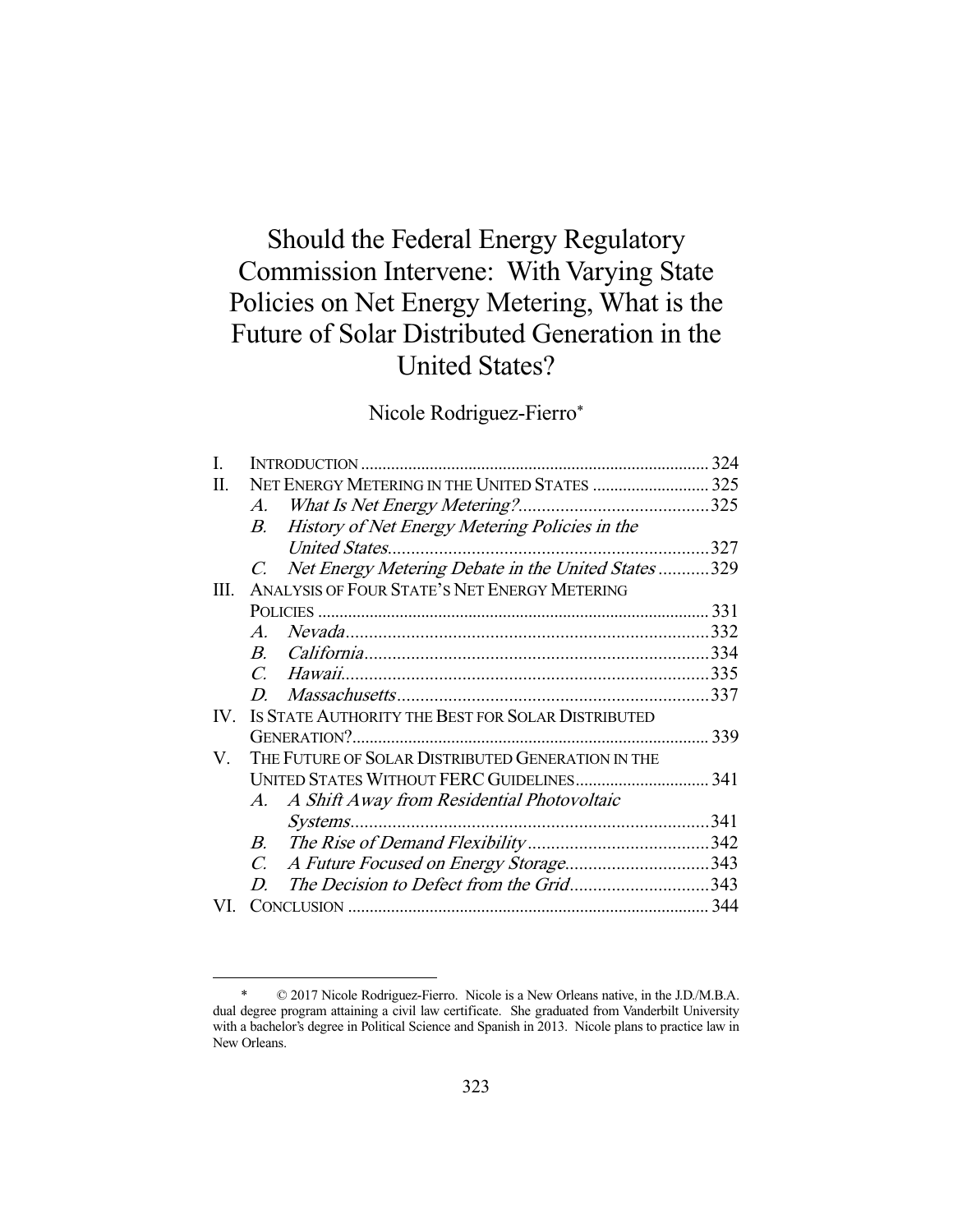#### I. INTRODUCTION

 The United States' Constitution establishes a "system of dual sovereignty between the States and the Federal Government," but in the case of net energy metering, state jurisdiction alone may not be ideal for the future of distributed generation. The United States has experienced a tremendous growth in distributed generation specifically in the solar energy sector, which makes up over 90% of distributed generation in the United States.<sup>2</sup> Distributed generation refers to small-scale power generation by the consumer rather than the utility company. The solar energy sector has boomed in the United States, with 21,300 megawatts of cumulative solar electric capacity installed in the first quarter of  $2015$ .<sup>3</sup> This growth is not restricted solely to numbers on a page, but can be seen every day on the roofs of millions of homeowners who have now installed their own residential photovoltaic solar energy systems. This increase in solar energy is the result of a combination of improvements in photovoltaic solar energy system technology and manufacturing processes,<sup>4</sup> federal investment subsidies, and state policies that provide financial incentives to solar panel owners<sup>5</sup>. . The technological improvements led to a dramatic decrease in the price of photovoltaic systems, with the average price per watt of a residential photovoltaic system in 2014 being 50% less than the price in 2008 and 70% less for utility-scale photovoltaic systems.<sup>6</sup> It is interesting to note that according to research done by Environment America, solar energy has the ability meet the United States' electricity needs "more than 100 times over."7

 The federal government provides tax incentives for renewable energy development in the United States. The Obama administration has focused on increasing renewable energy in the United States and has pushed for legislation providing loans, grants, and tax subsidies for those

 <sup>1</sup>. Gregory v. Ashcroft, 501 U.S. 452, 457-58 (1991).

 <sup>2.</sup> Distributed Generation: An Overview of Recent Policy and Market Developments, AM. PUB. POWER ASS'N 1, 3 (Nov. 2013), https://www.publicpower.org/files/PDFs/Distributed%20 Generation-Nov2013.pdf.

 <sup>3.</sup> Lindsey Hallock & Rob Sargent, Shining Rewards: The Value of Rooftop Solar Power for Consumers and Society, AM. RES. & POL'Y CTR. 1, 9 (2015).

<sup>4.</sup> The Future of Solar Energy: An Interdisciplinary Study, MIT FUTURE OF SERIES 1, 79 (2015).

<sup>5.</sup> Benjamin Hanna, *FERC Net Metering Decisions Keep States in the Dark*, 42 B.C. ENVTL.AFF. L.REV. 133 (2015).

<sup>6</sup>. The Future of Solar Energy: An Interdisciplinary Study, supra note 4, at 80.

<sup>7.</sup> Judee Burr et al., The Growing Role of Solar Energy in America, ENV'T AM.: RES. & POL.CTR. 1, 13 (November 2014).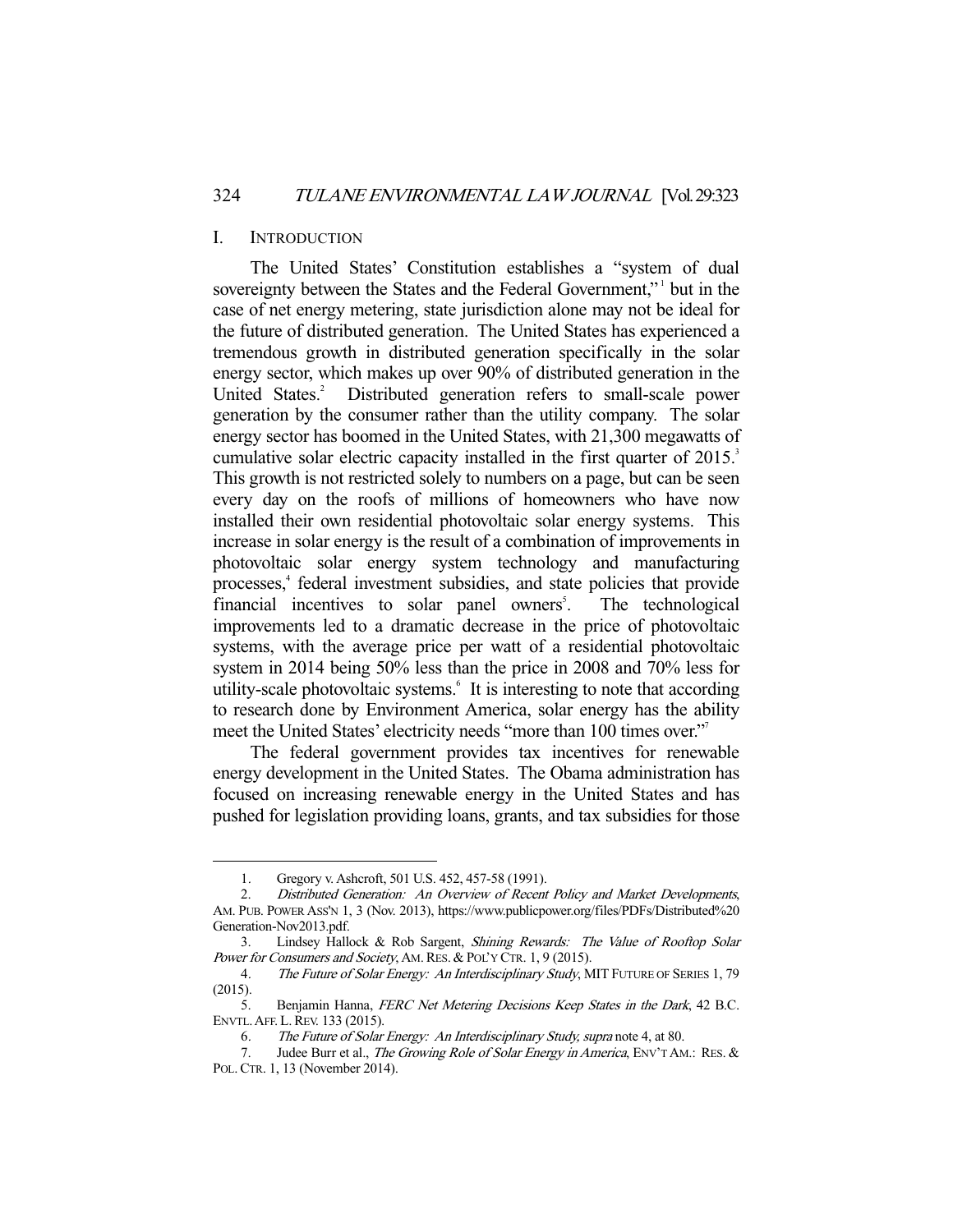installing photovoltaic solar systems.<sup>8</sup> States focus on implementing policies that provide regulatory initiatives. One of the most instrumental state policies in the growth of distributed generation is net energy metering policies. Net energy metering policies have allowed for a rapid increase in distributed generation, specifically in the solar energy sector.<sup>9</sup> Historically, net energy metering was advocated as a popular and successful incentive for an increase in renewable energy because it was not of "temporary nature" like other incentives such as taxes.<sup>10</sup> Recently this argument and method of thinking about net energy policies is being challenged as net energy metering is the center of much debate across the United States. As a result of the solar energy sector's great success, various states are limiting or eliminating their net energy metering policies and changing the future of distributed generation. The Federal Energy Regulatory Commission (FERC) is an independent federal agency that regulates the interstate transmission of natural gas, oil and electricity.<sup>11</sup> The FERC has been slow to act in addressing solar The FERC has been slow to act in addressing solar distributed generation, but as thousands of citizens and homeowners are affected by the drastic changes in their state's net energy metering policies it may be time for the FERC to get involved and provide guidelines for all states to follow. This Comment not only provides a detailed analysis of the growth of net energy metering in the United States, four state's net energy metering policies, changing policies, and the need for FERC guidance on net energy metering, but it also presents what the future of solar distributed generation in the United States will be without the FERC's involvement.

## II. NET ENERGY METERING IN THE UNITED STATES

### A. What Is Net Energy Metering?

 Net energy metering has been the driving force behind an increase in renewable energy, most significantly an increase in solar energy and private investment in distributed generation in the United States. It has

 <sup>8</sup>. The Future of Solar Energy: An Interdisciplinary Study, supra note 4, at 114.

<sup>9.</sup> Jocelyn Durkay, Net Metering: Policy Overview and State Legislative Updates, NAT'L CONF. ST. LEGISLATURES (Sept. 2014), http://www.ncsl.org/research/energy/net-meteringpolicy-overview-and-state-legislative-updates.aspx.

<sup>10.</sup> James W. Stoutenborough and Mathew Beverlin, *Encouraging Pollution-Free Energy:* The Diffusion of State Net Metering Policies, 89 SOC. SCI. Q. No. 51230, 1231 (December 2008).

<sup>11</sup>. What Is the Electric Power Grid and What Are Some Challenges It Faces?, U.S. ENERGY INFO. ADMIN., ENERGY BRIEF (Dec. 22, 2015), http://www.eia.gov/energy\_in\_brief/ article/power\_grid.cfm.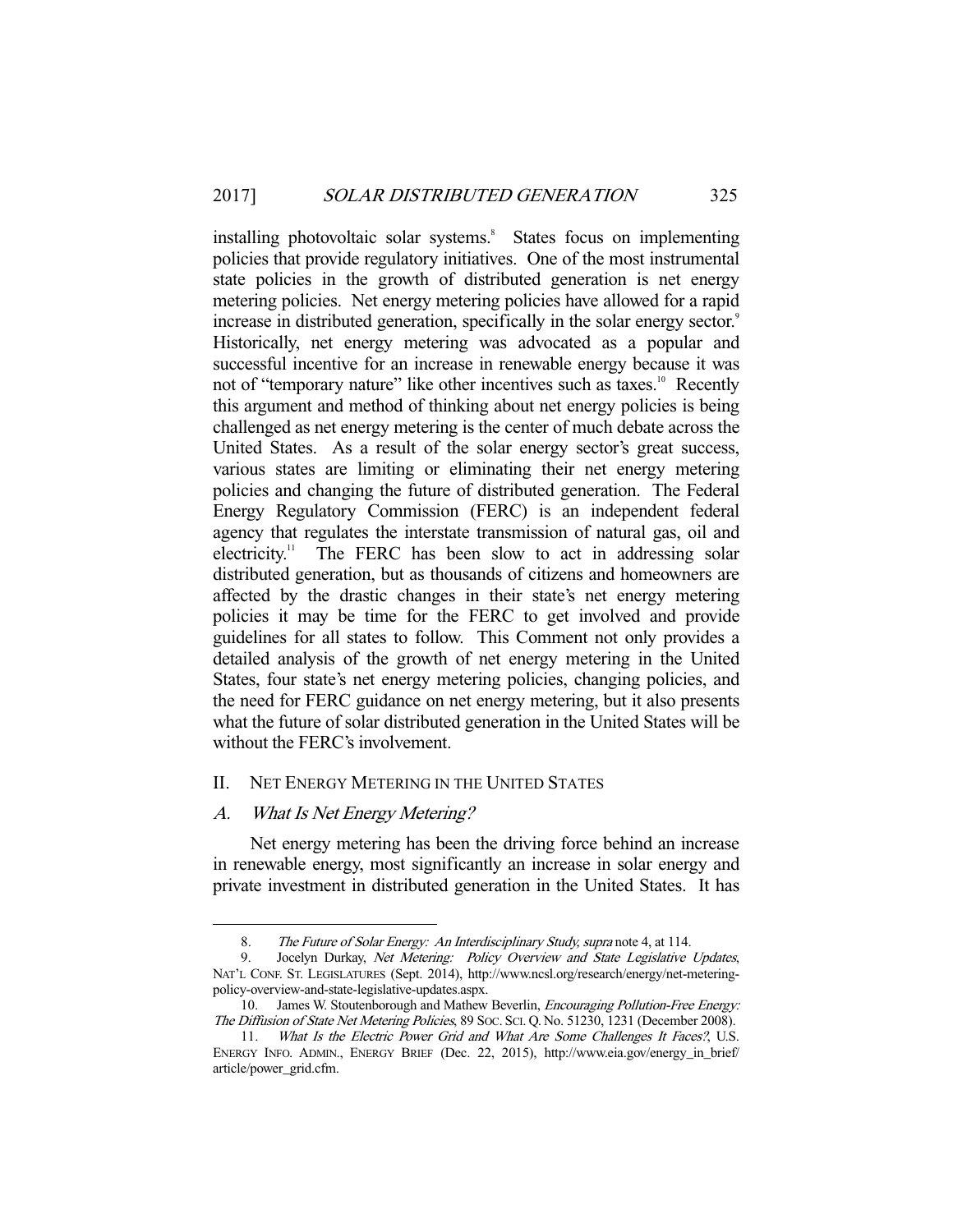incentivized numerous utility customers to produce energy from solar panels or micro-turbines on their own property.<sup>12</sup> Net energy metering is a utility billing system that allows solar panel owners to receive credit for excess electricity they create and then sell it to the electric utility company.13 This occurs by running the electricity meter backwards or forwards, depending on whether the customer is supplying his own energy or whether the utility company is supplying the customer's energy.<sup>14</sup> Customers with residential photovoltaic systems are still connected to the local electric grid<sup>15</sup> and must purchase power from the grid when their residential photovoltaic systems do not produce enough energy to meet their needs. When customers are producing more electricity than they need, they then sell this excess to their local electric company who is required by state net energy metering policies to buy this power. In return, customers receive credit as their electricity meter runs backward.16 In essence, net energy metering can be seen as "energy banking"<sup>17</sup> as the energy produced by the customer is then "commingle[d] on the grid" along with the electricity produced by the utility company and sold to another consumer.<sup>18</sup> Thus, customers with residential photovoltaic systems are only paying for the net amount of electricity used plus utility service charges.<sup>1</sup>

 There are different types of net energy metering found within the United States, including conventional net energy metering, aggregated net energy metering, virtual net energy metering and community net energy metering.<sup>20</sup> Aggregated net energy metering allows customers who have more than one meter on their property, or neighboring

 <sup>12.</sup> Durkay, supra note 9.

<sup>13. 114</sup> H.R. 3852 (2015).<br>14. Net Metering. SOLAR

Net Metering, SOLAR ENERGY INDUS. ASS'N, http://www.seia.org/policy/distributedsolar/net-metering (last visited Jan. 18, 2016).

 <sup>15.</sup> The electric grid is the system of electric distribution and transmission lines that utility companies use to deliver electricity to their customers. (What Is the Electric Power Grid and What Are Some Challenges It Faces?, supra note 11).

<sup>16.</sup> Straight Talk about Net Metering, EDISON ELECTRIC INST. (Sept. 2013), http://www.eei.org/issuesandpolicy/generation/NetMetering/Documents/Straight%20Talk%20Ab out%20Net%20Metering.pdf.

<sup>17.</sup> Steven Ferrey, Virtual Nets and Law: Power Navigates the Supremacy Clause, 24 GEO. INT'L ENVTL. L. REV. 267, 322 [hereinafter Ferrey, Virtual Nets and Law].

<sup>18.</sup> Steven Ferrey, *Nothing But Net:* Renewable Energy and the Environment, MidAmerican Legal Fictions, and Supremacy Doctrine, 14 DUKE ENVTL. L. & POL'Y F.1 1, 15.

 <sup>19.</sup> Distributed Generation: An Overview of Recent Policy and Market Developments, supra note 2, at 3-4.

<sup>20</sup>. See The Future of Solar Energy: An Interdisciplinary Study, supra note 4.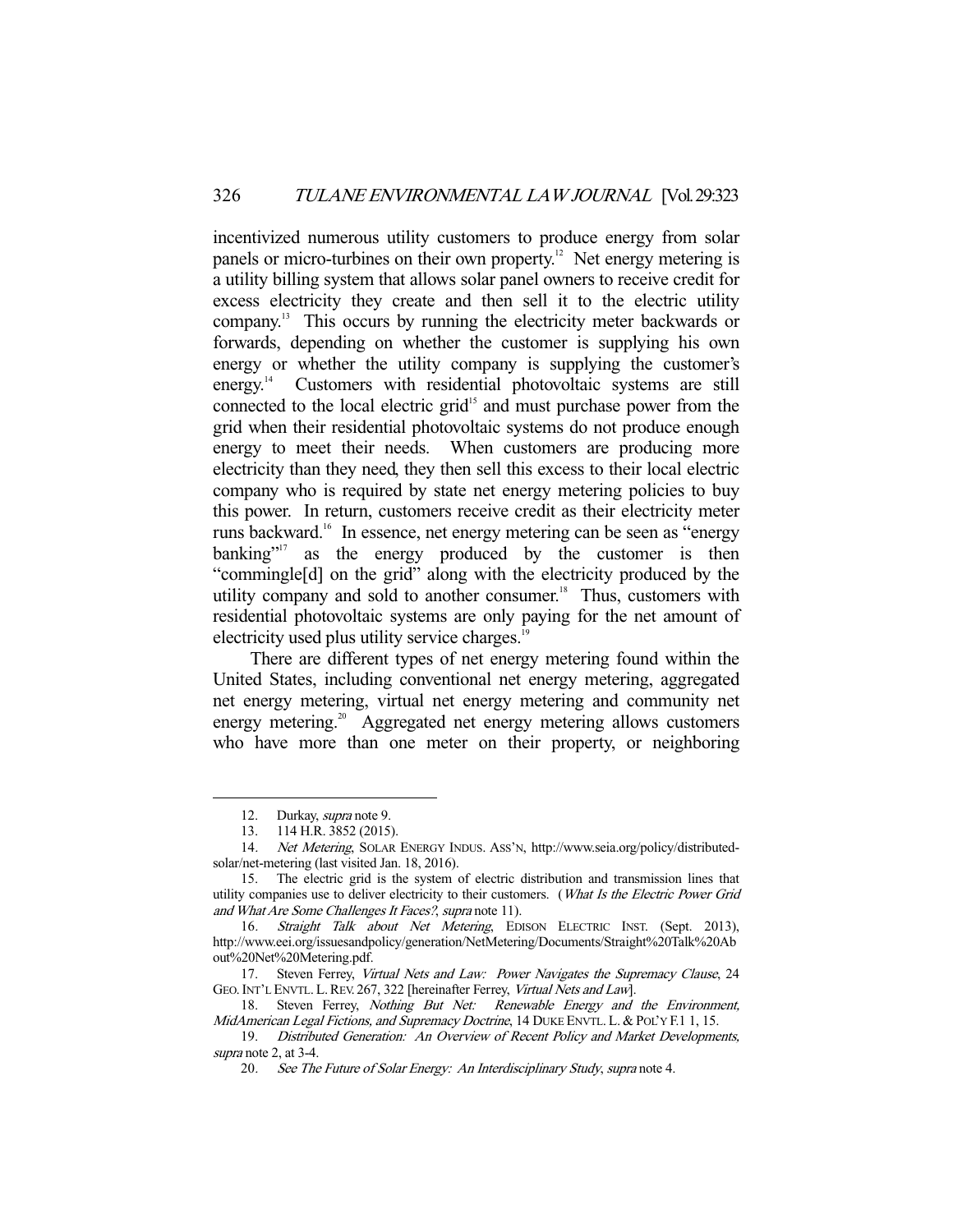property, to implement the net energy metering system.<sup>21</sup> Virtual net energy metering expands upon aggregated net metering, allowing property owners to distribute their net metering credits to various accounts. In 2008 California passed legislation authorizing virtual net metering for local governments, and in 2011 they expanded their policies to include multi-tenant properties.<sup>22</sup> Community net energy metering, also known as community solar, allows various people to go in together for one single net metered system. California and Massachusetts are two states that have authorized community net energy metering, but these programs are not all equal. $^{23}$ 

### B. History of Net Energy Metering Policies in the United States

 As of 2015, forty-four states and the District of Columbia had implemented their own net energy metering polices.<sup>24</sup> Unfortunately, even though there are over twenty countries worldwide with federally mandated net energy metering,<sup>25</sup> there has not been a federal policy promoting or even regulating renewable energy in the United States since The Energy Policy Act of  $2005<sup>26</sup>$  and the Public Utilities Regulatory Policy Act of 1978.<sup>27</sup> The federal government has jurisdiction over interstate transmission and sale of wholesale electricity, $^{28}$  and states have full jurisdiction over retail energy sales and intrastate transmission and distribution.<sup>29</sup>

 In 1978, Congress enacted the Public Utilities Regulatory Policy Act (PURPA) in the middle of an energy crisis.<sup>30</sup> PURPA was enacted in order to encourage energy conservation and efficiency, and to encourage a diversification of energy sources.<sup>31</sup> PURPA led to FERC's enactment of rules requiring utility companies to purchase power from Qualifying Facilities  $(QF)$ .<sup>32</sup> The FERC gave states a limited jurisdiction over QFs,

 <sup>21</sup>. Id.

<sup>22</sup>. Id.

<sup>23</sup>. Id.

<sup>24.</sup> Hallock & Sargent, *supra* note 3.

<sup>25.</sup> Renewables 2015 Global Status Report, RENEWABLE ENERGY POLICY NETWORK FOR THE 21ST CENTURY, 1, 18 and Table 3 (2015), http://www.ren21.net/wp-content/uploads/ 2015/07/REN12-GSR2015\_Onlinebook\_low1.pdf.

 <sup>26.</sup> Energy Policy Act of 2005, 42 U.S.C.S. § 15801 (2005).

 <sup>27.</sup> Public Utilities Regulatory Policies Act, 16 U.S.C. § 2601 (92 Stat. 3117).

 <sup>28.</sup> Federal Power Act, 16 U.S.C. § 824(a) (2012).

<sup>29.</sup> *Id.* at § 824(b)(1).

 <sup>30.</sup> Public Utilities Regulatory Policies Act, 16 U.S.C. § 2601 (92 Stat. 3117).

<sup>31</sup>. Id.

 <sup>32.</sup> Public Utility Regulatory Policies Act of 1978 § 210(a), 16 U.S.C. § 824a-3(a) (2012).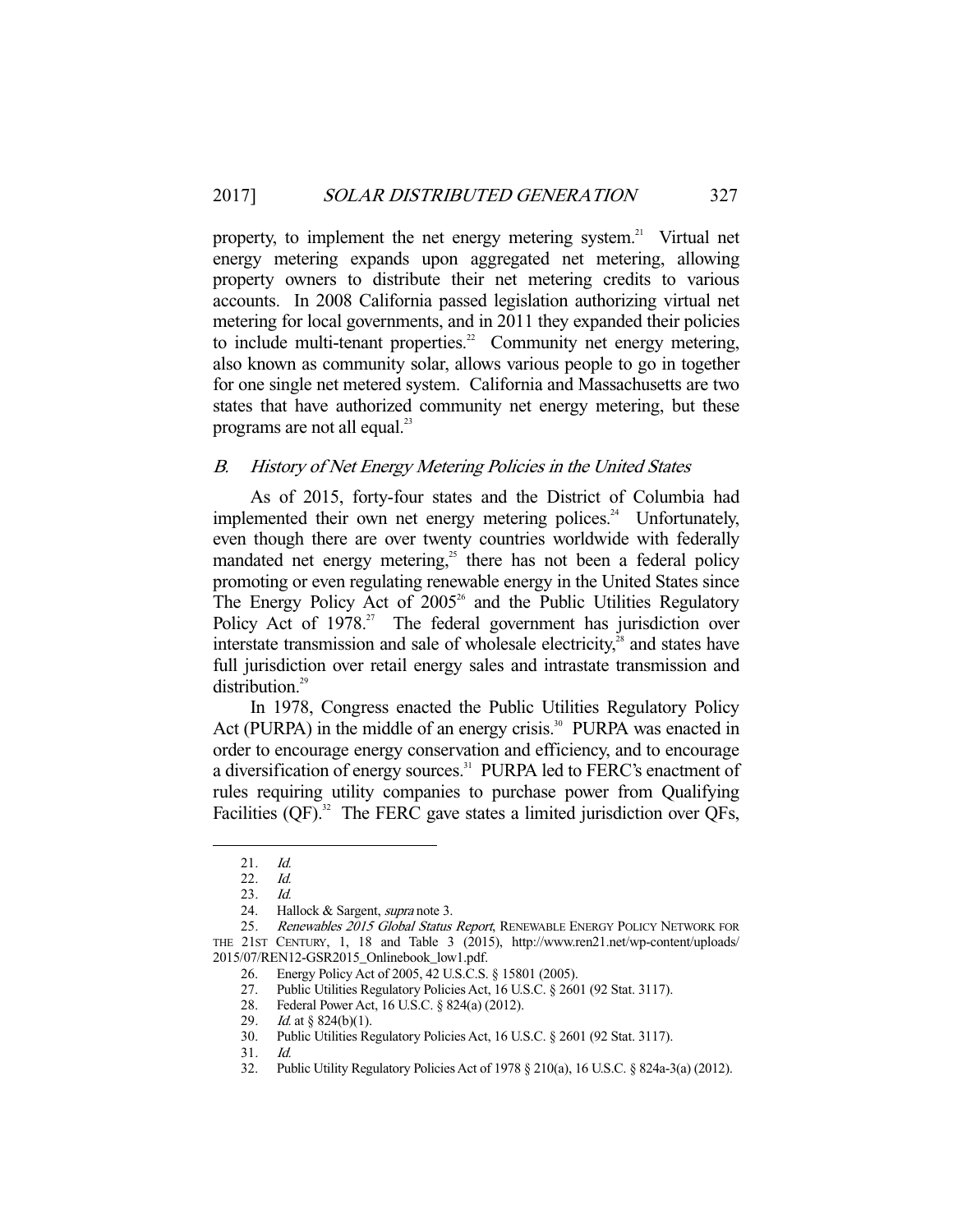which are local distribution facilities that receive special rates and regulatory treatment, and over avoided costs.<sup>33</sup> PURPA allows QFs to sell energy to a utility and purchase services from utility companies, while relieving them from various regulatory burdens.<sup>34</sup>

 Net energy metering policies have been carefully structured to avoid violation of federal law, and thus retain net energy metering within the state's jurisdiction. Net energy metering remains within state jurisdiction because net energy metering was found not to involve the selling of energy but rather compensation through a credit system over a billing period.35 Scholars believe that net energy metering stands at a "middle ground between conventional sale of power and conventional utility accounting."<sup>36</sup> In 1999 MidAmerican Energy Co. challenged Iowa's net energy metering rule, but the FERC held that Iowa's net energy metering rule did not involve the sale of energy and thus found no violation of federal law. $37$  The FERC stated that as long as there is no substantial net transfer of power from the residential photovoltaic system to the utility company, there has not been a sale of power that is subject to federal law.<sup>38</sup> This signified that federal law did not preempt state decisions regarding net energy metering, unless the customer sells the utility company more energy than it has purchased from them during the billing period. More recently in 2009, this issue was raised again in Sun Edison, LLC. The FERC held, in accordance with *MidAmerican Energy Co.*, that there is no sale under the Federal Power Act or the PURPA unless there is a net delivery of energy to the utility over the course of a month.<sup>39</sup> As a result of *MidAmerican Energy Co.* and *Sun Edison LLC*., net energy metering policies have been structured to avoid the federal and constitutional issues raised in those cases.

 Since the enactment of PURPA, the energy market has continued to evolve and change, but PURPA remains one of few federal laws promoting renewable energy and requiring competition between utility companies. In 2005 the Energy Policy Act was enacted and offered incentives for investment into the private infrastructure and expanded the

 <sup>33. 18</sup> C.F.R. § 292.306 (2013).

 <sup>34. 16</sup> U.S.C. § 824 a-3(a), 824 a-3(e) (2012).

 <sup>35.</sup> Ferrey, Virtual Nets and Law, supra note 17, at 304.

<sup>36</sup>. Id. at 322.

<sup>37</sup>. See MidAmerican Energy Co. v. Iowa Util. Bd., AA 3173 (Iowa Dist. Ct. August

 $\frac{1999}{38}$ .

*Id.* at 18-19.

<sup>39</sup>. Sun Edison LLC, 129 FERC 61, 146 (2009).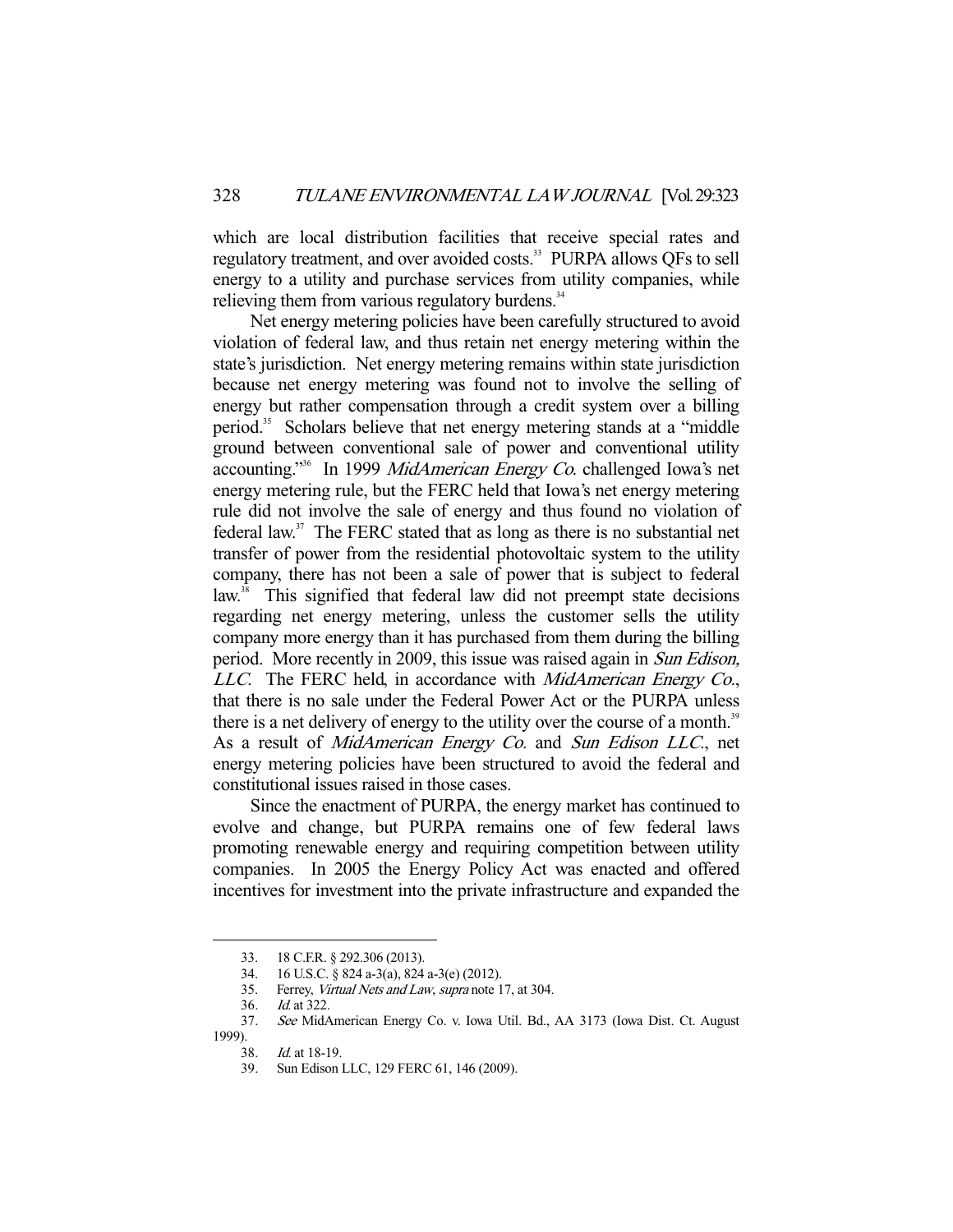authority of the FERC.<sup>40</sup> The Energy Policy Act of 2005 promoted net energy metering policies by requiring utility companies and state regulatory commissions to provide net metering services to customers if requested.41 The 2005 Act also continued the trend of opening the market to distributed generation and instituted a 30% investment tax credit for commercial and residential solar energy systems.<sup>42</sup> This investment tax credit permits commercial and residential owners of solar energy systems to receive a "one-time tax credit equivalent to 30% of qualified installed  $costs.$ <sup>"43</sup>

 Not all states have implemented net energy metering policies, even though federal law requires that such services must be offered if requested by customers. The states that have implemented net energy metering policies all have different policies. Net energy metering policies vary greatly by state, specifically in regards to credits and statutory caps on net energy metering capacity. Some states credit customers at the full retail electricity rate, which are the final rates charged to customers, while other states credit customers at the wholesale electricity rate, which includes the cost of the fuel used to create electricity and the cost of buying the power in the competitive wholesale market.<sup>44</sup>

### C. Net Energy Metering Debate in the United States

 Net energy metering policies have become a topic of debate due to the fact that more customers are able to purchase residential photovoltaic systems, and questions have begun to arise regarding state's jurisdiction and financial impacts on utilities and ratepayers.<sup>45</sup> The debate centers around the argument that net energy metering is a subsidy, in which customers with residential photovoltaic systems, who are being credited at full retail rate, are avoiding paying costs associated with the grid, including fixed costs of the poles, wires, meters, and other

 <sup>40. 16</sup> U.S.C. § 824(e) (2012).

 <sup>41. 16</sup> U.S.C. § 2621(d)(11) (2012).

<sup>42</sup>. Id.

<sup>43.</sup> Jason Coughlin et al., A Guide to Community Solar: Utility, Private, and Nonprofit Project Development, U.S. DEP'T ENERGY 1, 39 (Nov. 2010), www.nrel.gov/docs/fy11osti/ 49930.pdf.

<sup>44.</sup> Straight Talk about Net Metering, supra note 16.

 <sup>45.</sup> Naïm R. Darghough et al., Net Metering and Market Feedback Loops: Exploring the Impact of Retail Rate Design on Distributed PV Deployment, ELECTRICITY MKTS. & POL'Y GROUP 1, 2 (July 2015), https://emp.lbl.gov/sites/all/files/lbnl-183185\_0.pdf.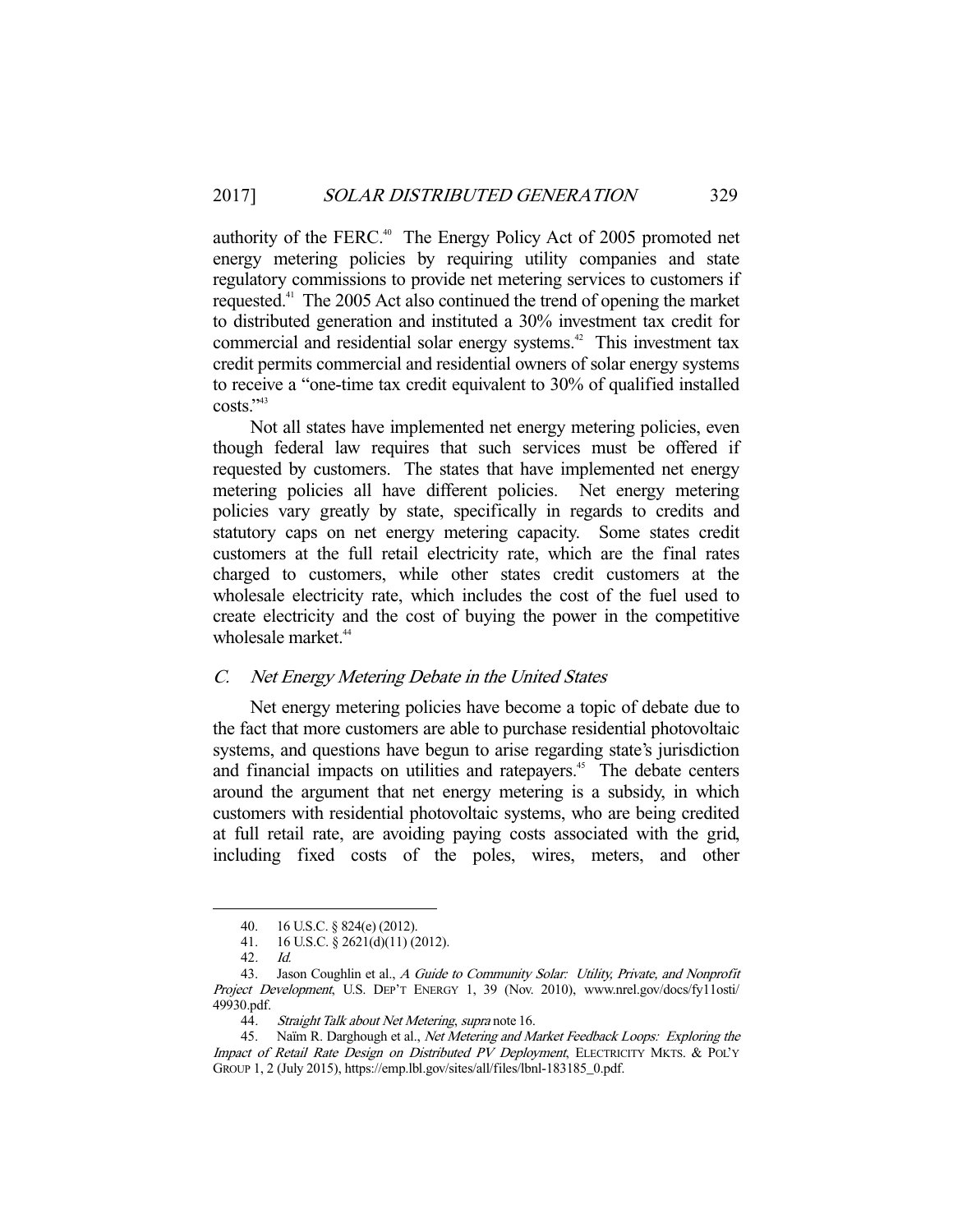infrastructure.46 There is a significant difference between retail electricity and wholesale electricity even though both are electricity. Retail electricity is a bundled rate, which means that it encompasses various costs that the utility company must pay in providing service such as costs related to the infrastructure of the grid, power plants, and electric transmission wires as well as compliance with regulatory mandates. $47$ Energy generation only makes up around half of retail electricity and encompasses the wholesale costs of electricity.

 Another argument states that net energy metering is simply shifting costs away from customers with residential photovoltaic systems to customers without such systems.<sup>48</sup> This cost-shifting argument has gained a lot of traction by utility companies because a significant portion of the utility bill is made up of costs not associated with the generation of power.49 This backlash by the utility companies results from the fact that utility companies are not seeing a change in the costs they must pay even though customers are reducing their net purchase of electricity from the grid. Additionally, some have raised the fact that even though solar energy is growing in the United States, it is still a minor energy resource, only contributing around 0.60% to the United States energy mix in 2015.<sup>50</sup> Various independent studies, such as the 2013 study by Various independent studies, such as the 2013 study by Crossborder Energy for VoteSolar, have shown that these claims of costshifting are trivial and "unfounded".<sup>51</sup> The EA 2015 study found that the United States' current net energy metering is actually undercompensating customers with residential photovoltaic systems.<sup>52</sup> This study states that the benefits derived from the production of solar energy are not being compensated by our current policies because benefits to the environment and society, such as reduced greenhouse gas emissions, cleaner air, avoidance of investment in expensive peaking plants, and reduction in wear and tear on the existing grid are not factored in when compensating customers.

<sup>46.</sup> Straight Talk about Net Metering, supra note 16.

<sup>47.</sup> Melanie Craxton, Stuck in the Shade: The Regressive Nature of Net Energy Metering, 20 SOC. POL'Y19, 20 (June 2015).

<sup>48.</sup> Hallock & Sargent, *supra* note 3, at 14.

<sup>49</sup>. Id. at 9.

<sup>50</sup>. What Is the U.S. Electricity Generation by Energy Source?, U.S. ENERGY INFO. ADMIN. (April 1, 2016), https://www.eia.gov/tools/faqs/faq.cfm?id=427&t=3.

 <sup>51.</sup> R. Thomas Beach & Patrick G. McGuire, Evaluating the Benefits and Costs of Net Energy Metering in California, CROSSBORDER ENERGY 1, 40 (Jan. 2013).

<sup>52.</sup> Hallock & Sargent, *supra* note 3, at 16.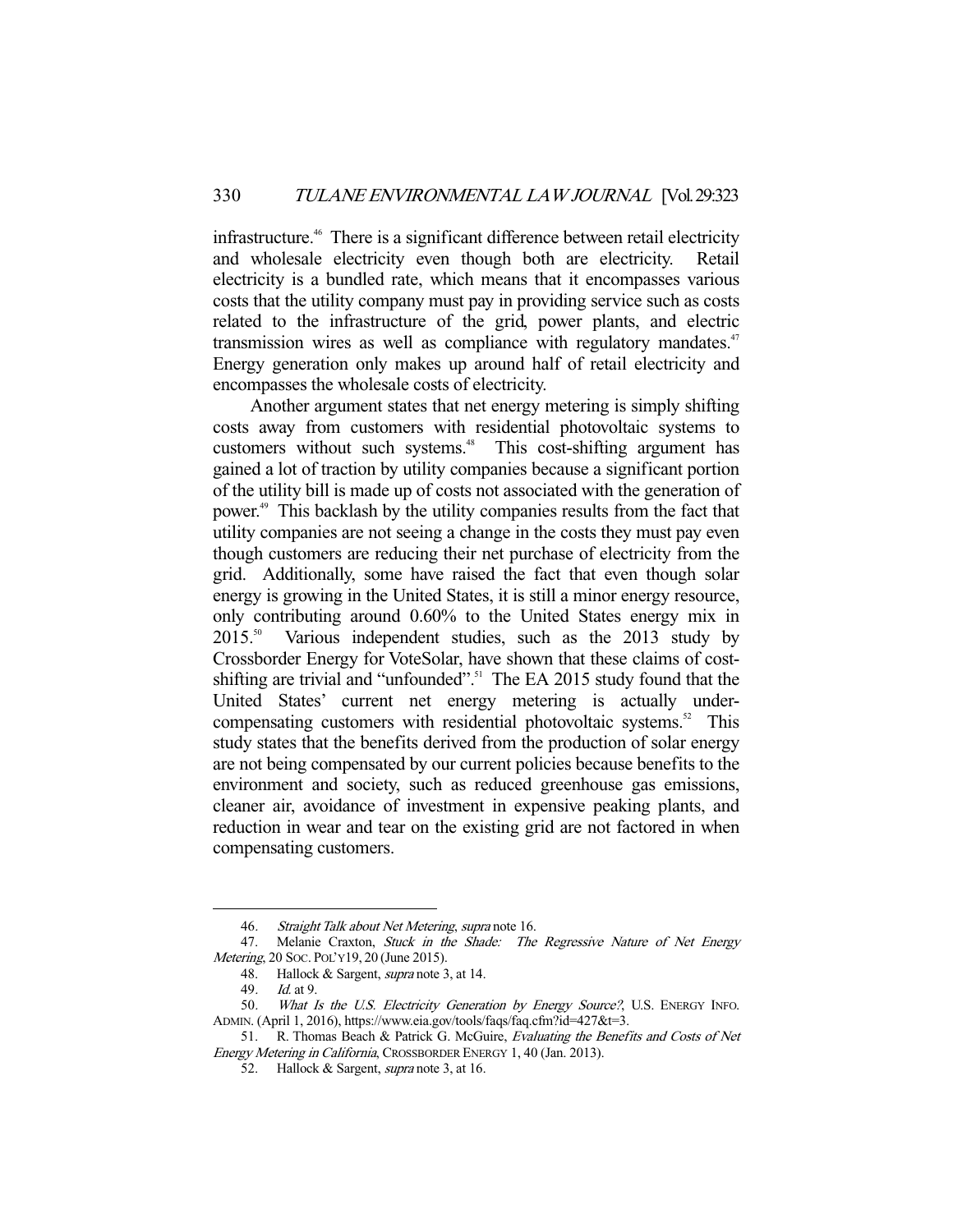It is important to note that in December 2015, Congress passed a spending package that includes multi-year extensions for solar tax credits and other renewable energy. This means that the 30% Investment Tax Credit for solar is extended for another three years and then begins to decrease until it hits 10% and will remain there. It has been stated that this extension will result in \$40 billion of investment in solar installations.<sup>53</sup>

 Regardless, as a result of the debate concerning net energy metering, states have begun to modify their net energy metering policies. Some states have changed the compensation rates and allowed utilities to compensate customers at the wholesale price for the electricity they produce, and one state even went so far as to end net energy metering for new solar customers.<sup>54</sup> The other issue raised in the net energy metering debate is that of state jurisdiction in regards to the changing net energy metering policies, and FERC's lack of guidelines for the states.

#### III. ANALYSIS OF FOUR STATE'S NET ENERGY METERING POLICIES

 There is no federal net-energy metering policy in the United States providing a guideline for states to follow, rather each state has a unique policy in place. Unfortunately, as a result of an increase in solar energy issues and debate, states have begun to restrict and eliminate their net energy metering policies, changing the lives of thousands of their residents with photovoltaic systems and the future of distributed generation in the United Sates. The net energy metering policies in Nevada, California, Hawaii, and Massachusetts, when analyzed and compared, provide an excellent example of the extreme variance in state's net energy metering policies and the effects it has as a result. These four states have all been leaders in the growth of the renewable energy sector in the United States, but with little to no guidelines from the federal government in regards to solar distributed generation, these states have begun to restrict and eliminate their policies. Net energy metering provides "health benefits, eliminate[es] the use of scarce water resources, increase[s] local employment, reduc[es] gas and electric market prices

<sup>53.</sup> Stephen Lacey, Congress Passes Tax Credits for Solar and Wind: 'Sausage-Making at Its Most Intense,' GREEN TECH MEDIA (Dec. 18, 2015), http://www.greentechmedia. com/articles/read/breaking-house-passes-1.1-trillion-spending-bill-with-renewable-energy-tax.

 <sup>54.</sup> Application of Nevada Power Company d/b/a NV Energy for approval of a cost-ofservice study and net metering tariffs. Docket No. 15-07041; see Before the Public Utilities Commission of the State of Hawaii, In the matter of Public Utilities Commission Instituting a Proceeding to investigate distributed energy resource policies. Docket No. (2014-0192) Order No.33248.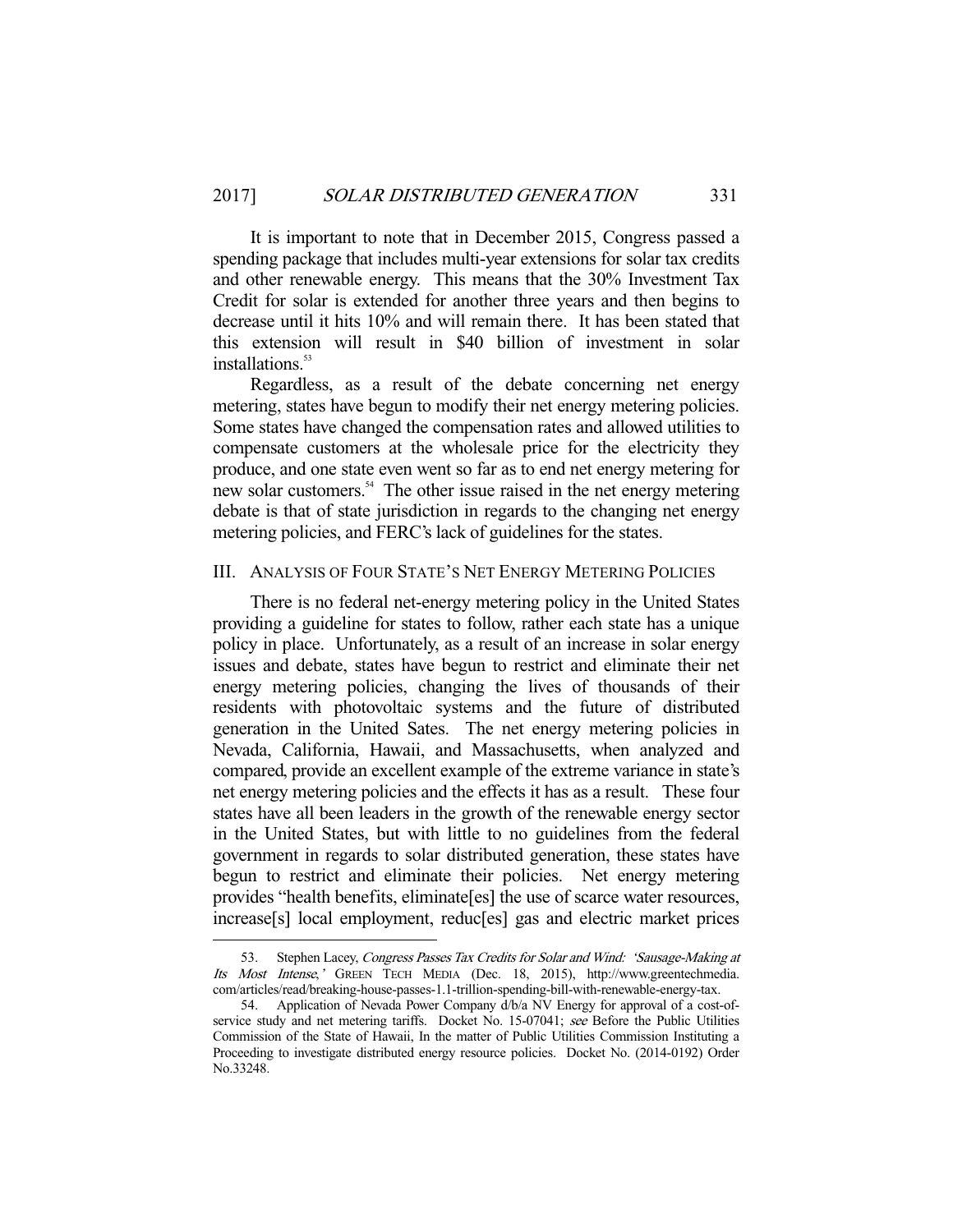due to reduc[tion] demand for th[ose] commodities and [provides] energy security and reliability."<sup>55</sup> These changes in rates do not account for the various benefits of net energy metering and are creating an uncertainty in the future of solar distributed generation and the renewable energy sector as thousands of solar projects have stopped. Each state's policy on distributed generation, specifically net energy metering, will have a direct impact on the future of each state's solar energy industry and the future of distributed generation.

A. Nevada

 Nevada is one of the United States' leaders in the solar market, leading the nation in solar jobs per capita, solar capacity per capita, cumulative solar capacity installed, and percentage of new electrical capacity from solar.<sup>56</sup> Nevada's leadership in the solar market is at risk due to the recent Nevada Public Utility Commission ruling which resulted in a termination of sales and installation of net energy metered residential photovoltaic systems by Sunrun, SolarCity, and Vivint Solar and the loss of thousands of jobs within the state.<sup>57</sup> In December 2015, the Nevada Public Utility Commission voted for a net energy metering tariff that decreases compensation from retail rate to wholesale rate and increases the fixed service charge for customers with residential photovoltaic systems.<sup>58</sup> Wholesale rate is the "commodity price of electricity."59 This may seem like a trivial change, but the gap between retail and wholesale is tremendous and means that consumers with residential photovoltaic systems will be compensated as much as two times less than they were previously.<sup>60</sup> This tariff applies not only to new solar customers but also to all pre-existing net-metered solar customers,

<sup>55.</sup> Straight Talk about Net Metering, supra note 16, at 20.

<sup>56. 2014</sup> Top 10 Solar States, SOLAR ENERGY INDUSTRIES ASS'N (2014), http://www.seia. org/sites/default/files/resources/Top%2010%20Solar%20States%202014%201pager.pdf.

<sup>57.</sup> Sean Whaley, PUC Official Urges New Rooftop-Solar Rate Not Be Stayed, LAS VEGAS REV.-J. (Jan. 11, 2016), http://www.reviewjournal.com/business/energy/puc-official-urgesnew-rooftop-solar-rate-not-be-stayed.

 <sup>58.</sup> Application of Nevada Power Company d/b/a NV Energy for approval of a cost-ofservice study and net metering tariffs. Docket No. 15-07041.

 <sup>59.</sup> William Pentland, Nevada Overhauls Net Metering Rules Despite Objections From Distributed Solar Industry, FORBES, http://www.forbes.com/sites/williampentland/2015/12/23/ nevada-overhauls-net-metering-rules-despite-objections-from-distributed-solar-industry/ #1bf016e51897.

 <sup>60.</sup> Julia Pyper, Nevada Regulators Eliminate Retail Rate Net Metering for New and Existing Solar Customers, GREENTECH MEDIA (Dec. 23, 2015), http://www.greentechmedia.com/ articles/read/Nevada-Regulators-Eliminate-Retail-Rate-Net-Metering-for-New-and-Existing-S.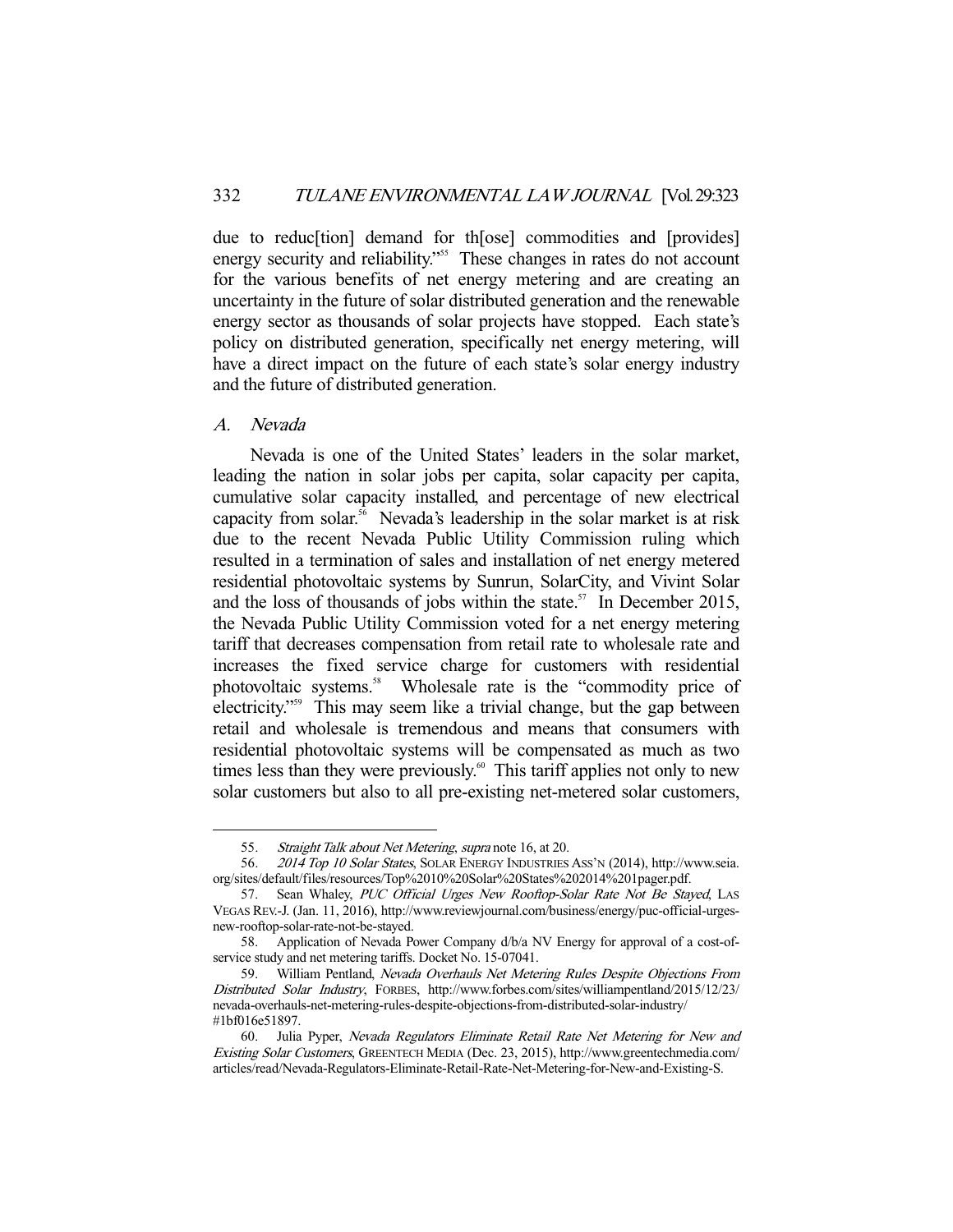making Nevada the first state to implement immediate changes to preexisting net-metered solar customers.<sup>61</sup> Not only are consumers who create their own energy being forced to pay more to the utility companies, but they are also receiving less compensation in return for their energy production. This is not only unfair to pre-existing netmetered solar customers but makes it "uneconomical for homeowners to go solar in the future."62

 The Nevada Public Utility Commission explained its decision by stating that compensating customers for their excess energy at the retail rate is not "just and reasonable."<sup>63</sup> The Nevada Public Utility Commission Chairmen Paul Thomsen has publicly stated that the choice made was to protect those residents of Nevada who do not have net energy metering from being treated unfairly.<sup> $64$ </sup> The argument is that this new tariff will prevent the cost shift that occurs from solar customers to non-solar customers, which according to the Nevada Public Utility Commission costs around \$16 million per year.<sup>65</sup> After backlash from solar companies and residents of Nevada, one electrical company announced in January 2016 that it would "allow existing net energy metering customers to remain on old rules over a transition period as long as 20 years."<sup>66</sup> The NV Energy president and chief executive officer stated that this decision was made in order to ensure that all of its customers are being treated fairly.<sup>67</sup>

 Nevada solar customers have not remained silent after this ruling, instead they have protested around the Nevada Public Utility Commission headquarters. Two solar customers followed the advice of the Nevada Governor Brian Sandoval, who stated that he is a supporter of solar energy for his state and that those affected have the right of judicial review to challenge the Nevada Public Utility Commission ruling.<sup>68</sup> Two

 $61.$  Id.

 <sup>62.</sup> Julia Pyper, Solar Customers Launch Class Action Lawsuit Against NV Energy, GREENTECH MEDIA (Jan. 17, 2016), https://www.greentechmedia.com/articles/read/solarcustomers-launch-a-class-action-suit-against-nv-energy.

<sup>63.</sup> Application of Nevada Power Company, supra note 54, at 93, section 191.

<sup>64.</sup> Amanda Ketchledge, *Delay for Solar Rate Hikes Denied by Nevada Public Utilities* Commission, 2 NEWS (Jan. 13, 2016), http://www.ktvn.com/story/30960792/delay-for-solar-ratehikes-denied-by-nevada-public-utilities-commission.

 <sup>65.</sup> Whaley, supra note 57.

 <sup>66.</sup> Press Release, NV Energy, Inc., NV Energy Announces Net Metering Grandfathering Proposal, PRNEWSWIRE (Jan. 25, 2016), http://www.prnewswire.com/news-releases/nv-energyannounces-net-metering-grandfathering-proposal-300209178.html.

<sup>67</sup>. Id.

 <sup>68.</sup> Press Release, Nevada Governor Brian Sandoval, Sandoval Issues Statement Regarding Solar Industry Critique of Solar Industry Ruling, NEV. GOV'T (Dec. 23, 2015),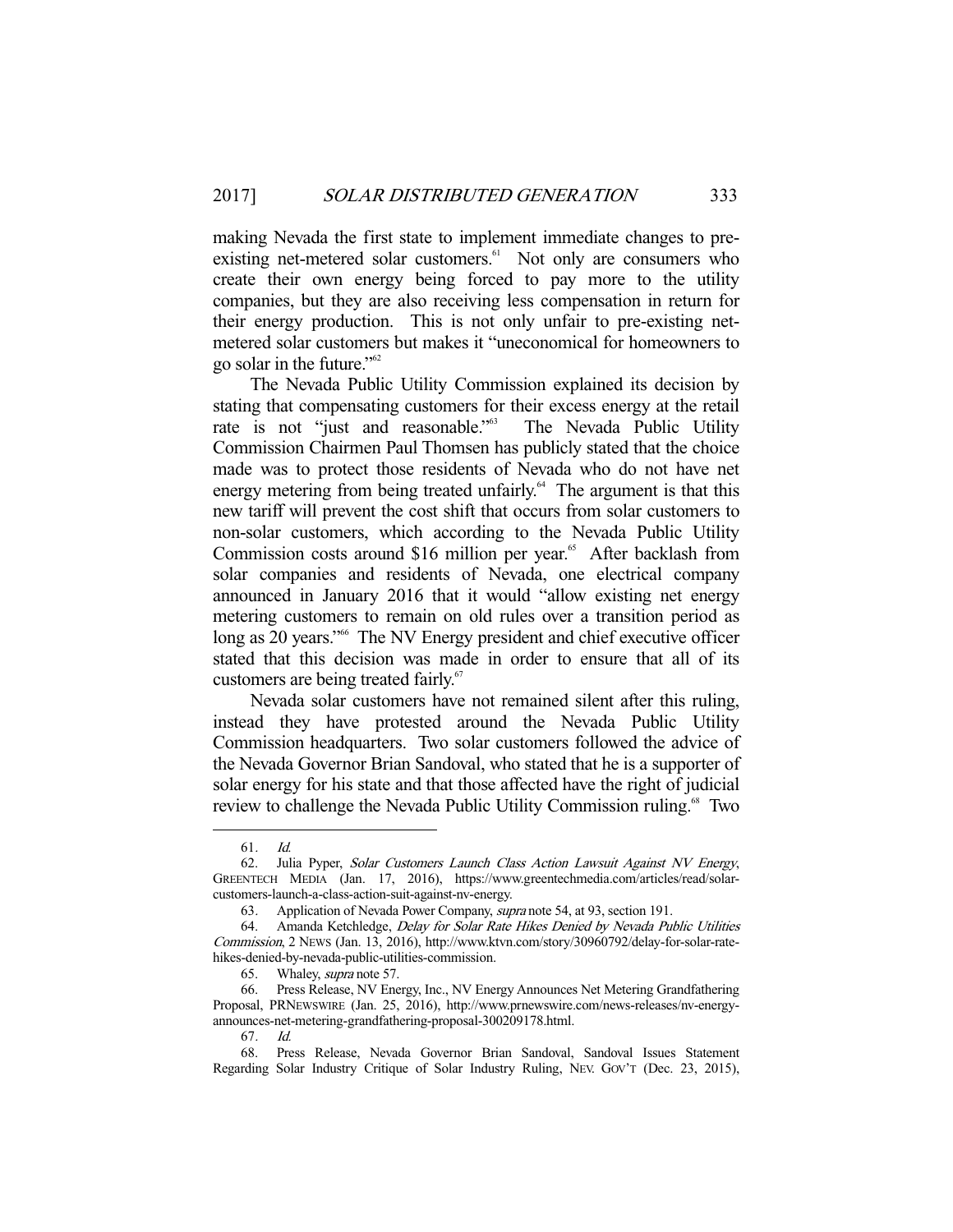solar customers filed a class action lawsuit against NV Energy.<sup>69</sup> The lawsuit charges that the utility company violated the Nevada Deceptive Trade Practices Act and the Nevada Unfair Trade Practices Act.<sup>70</sup> The suit alleges that NV Energy gave the Nevada Public Utility Commission "false or incomplete information" as the commission considered new rates.<sup>71</sup> This suit highlights the influence that utility companies, such as NV Energy, exert over state public utility commissions and the devastating effects it has on net energy metering consumers and the solar market.

#### B. California

 California is a global leader in renewable energy research and development and is the United States' largest market for solar photovoltaic systems.72 In 2014 California installed more solar than the United States did from the years  $1970$  to  $2011$ .<sup>73</sup> California, through its innovative policies, has shown that it recognizes the changes to the investor-owned utility business model and distribution planning process.

 In December 2015, the California Public Utilities Commission proposed new rules impacting their existing net energy metering policies that will apply to new customers of California's three regulated utilities.<sup>74</sup> The proposed rules are focused not only on preserving retail payments for residential photovoltaic systems but also on incentivizing more solar, and assuring that we use the solar energy generated more wisely.<sup>75</sup> This proposition has caused an uproar within the utility companies who believe that by maintaining the retail payment, the public utilities commission is hurting those customers without residential photovoltaic

70. Id.

http://gov.nv.gov/News-and-Media/Press/2015/Sandoval-Issues-Statement-Regarding-Solar-Industry-Critique-of-Solar-Industry-Ruling/.

 <sup>69.</sup> Herman K. Trabish, Solar Customers File Lawsuit Against NV Energy over New Net Metering Rates, UTILITY DIVE (Jan. 21, 2016), http://www.utilitydive.com/news/solar-customersfile-lawsuit-against-nv-energy-over-new-net-metering-rates/412360/.

<sup>71.</sup> Daniel Rothberg, *Lawsuit Filed over New Rooftop Solar Utility Rates*, LAS VEGAS SUN (Jan. 15, 2016), http://lasvegassun.com/news/2016/jan/15/lawsuit-filed-over-new-rooftopsolar-utility-rates/.

<sup>72.</sup> Lesley Hunter, Renewable Energy in the 50 States: Western Region, AM. COUNCIL ON RENEWABLE ENERGY 1, 6 (2015).

<sup>73</sup>. 2014 Top 10 Solar States, SOLAR ENERGY INDUSTRIES ASS'N (2014), http://www.seia. org/sites/default/files/resources/Top%2010%20Solar%20States%202014%201pager.pdf.

 <sup>74.</sup> Order Instituting Rulemaking to Develop a Successor to Existing Net Energy Metering Tariffs Pursuant to Public Utilities Code Section 2827.1, and to address Other Issues Related to Net Energy Metering. Dec. 2015.

<sup>75</sup>. Id.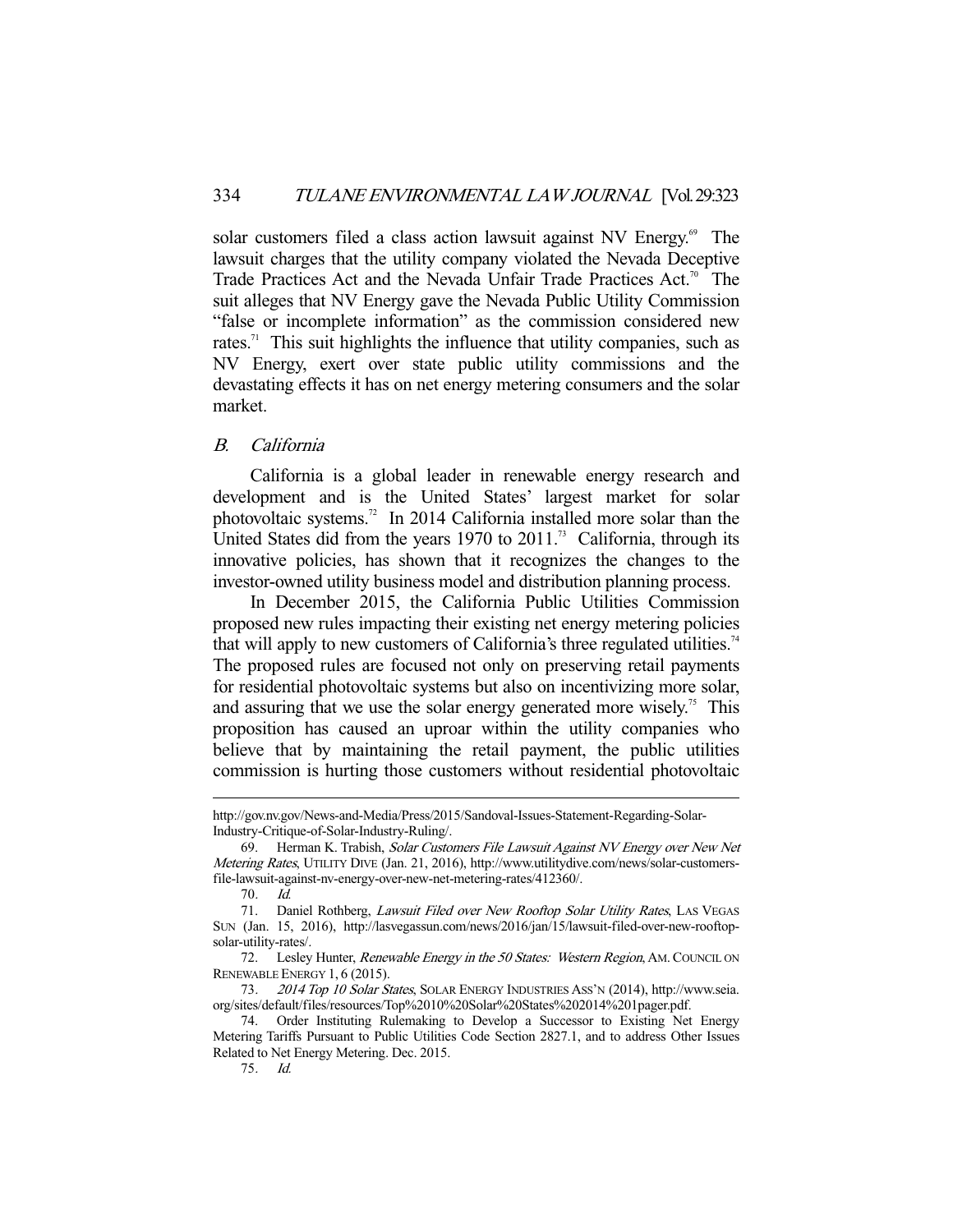systems.<sup>76</sup> Utility companies are reacting to the threat that net-energy metering creates to their business model than the threat to their customers, as they disregard the numerous non-monetary benefits from net energy metering. In response, solar industry groups note that the public utilities commission proposition implements a time of use rate and new charges for customers with net energy metering that requires them to pay a non-bypassable charge.<sup>77</sup>

 Though solar advocates are not in favor of these charges, it is evident that the public utilities commission has proposed such charges in order to avoid the argued cost-shifting. The time of use rate is an important addition, because energy value fluctuates throughout the day, and thus compensating customers with residential photovoltaic systems equally at noon and at midnight, when the cost of power is significantly different, is not fair.

#### C. Hawaii

 Hawaii has led the United States in net metered rooftop solar, with almost 16% of Hawaiian Electric Co. customers having net metered rooftop solar.<sup>78</sup> The first net energy metering policy was enacted in 2001, and then continued to expand until recently.<sup>79</sup> In October 2015, the Hawaii Public Utilities Commission (PUC) issued a ruling that ended Hawaiian Electric Co.'s net energy metering program for all new solar customers in the state.<sup>80</sup> The ruling will not affect existing net-metered customers but states that new customers will not be able to participate in the net energy metering program and must instead choose between three new tariffs, a grid supply option, a self-supply option, and a time of use option.81 These new tariffs, which have been approved for a two-year term, will reduce the compensation for rooftop solar by nearly half of the

<sup>76.</sup> Cassandra Sweet, Utilities Want Solar Customers to Pay More, WALL ST. J. (Sept. 22, 2013), http://www.wsj.com/articles/SB10001424127887324139404579012962064155606.

<sup>77</sup>. See Order Instituting Rulemaking to Develop a Successor to Existing Net Energy Metering Tariffs Pursuant to Public Utilities Code Section 2827.1, and to address Other Issues Related to Net Energy Metering. Dec. 2015.

<sup>78.</sup> Julia Pyper, Hawaii Regulators Shut Down HECO's Net Metering Program, GREENTECH MEDIA (Oct. 14, 2015), http://www.greentechmedia.com/articles/read/hawaiiregulators-shutdown-hecos-net-metering-program.

<sup>79</sup>. Net Metering Program Overview, DSIRE (Sep. 19, 2015), http://programs. dsireusa.org/system/program/detail/1246.

<sup>80.</sup> See Before the Public Utilities Commission of the State of Hawaii, In the matter of Public Utilities Commission Instituting a Proceeding to investigate distributed energy resource policies. Docket No. (2014-0192) Order No.33248.

<sup>81</sup>. Id.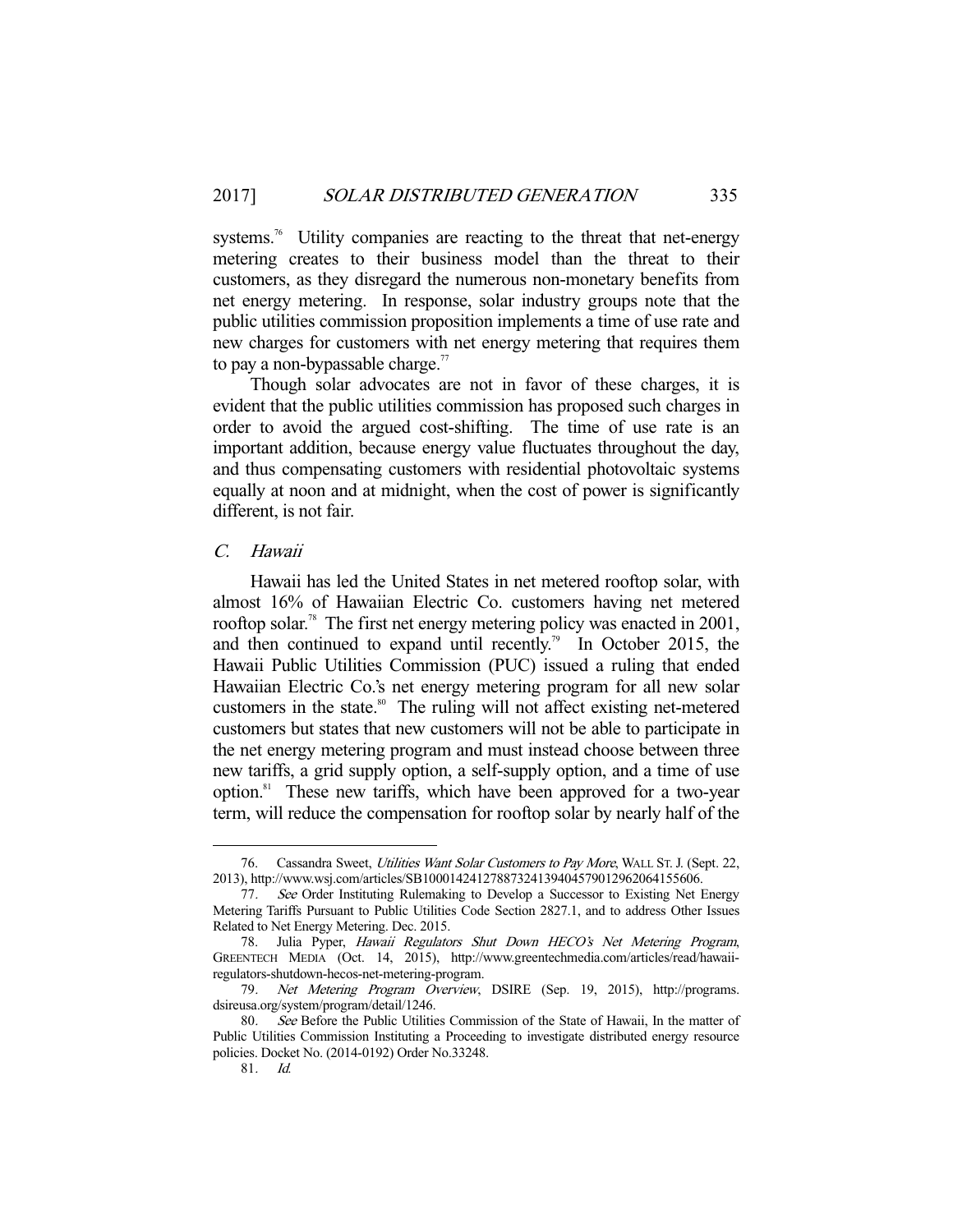net metered rate they received under the traditional retail rate compensation.<sup>82</sup>

 The customer grid supply option is similar to the previously existing net energy metering policy, but rather than turning back the meter, customers are paid a reduced amount for energy exported to the grid.<sup>83</sup> The customer self-supply option allows customers to install residential photovoltaic systems but prohibits them from exporting excess power back to the utility grid. $84$  This means that the energy created by the customer must be stored in a battery, or energy storage device, in order to allow the customer to use the energy at another time. Additionally, Hawaiian Electric will charge new customers with residential photovoltaic systems a minimum monthly bill of \$25 to help offset the costs of net energy metered customers still connected to the grid.<sup>85</sup>

 This ruling has raised various concerns as to the future of Hawaii's solar industry, but the PUC maintains that the decision was made in order to support the sustainable growth of residential photovoltaic systems and other distributed energy resources.<sup>86</sup> The PUC states that this ruling was made in order to ensure Hawaii's "commitment to meet a 100% renewable portfolio standard by 2045."<sup>87</sup> The Alliance for Solar Choice in Hawaii believes differently, stating that this decision could shrink Hawaii's solar industry by up to 90% and has chosen to sue the utilities commission.<sup>88</sup> In response, the solar group is seeking an injunction on the utilities commission's decision in order to prevent a stall in solar projects and development in Hawaii.<sup>89</sup> They argue that the "PUC exceeded its statutory authority, violated state and federal law and violated constitutional due process requirements" because PUC did not

<sup>82.</sup> Pyper, Hawaii Regulators Shut Down HECO's Net Metering Program, supra note 78.

<sup>83.</sup> Customer Grid Supply and Self Supply Programs, HAWAIIAN ELECTRIC COMPANY INC. (2013), http://www.hawaiianelectric.com/heco/Clean-Energy/Renewables-and-Customer-Generation/Customer-Grid-Supply-and-Self-Supply-Programs#link2.

<sup>84</sup>. Id.

<sup>85</sup>. Id.

<sup>86</sup>. PUC Reforms Energy Programs to Support Future Sustainable Growth in Hawaii Rooftop Solar Market, ST. HAW.: PUB. UTIL. COMMISSION (Oct. 13, 2015), http://puc.hawaii.gov/ news-release/puc-reforms-energy-programs-to-support-future-sustainable-growth-in-hawaiirooftop-solar-market/.

<sup>87.</sup> Durkay, *supra* note 9, at 3.

<sup>88</sup>. TASC Seeks an Injunction on the Decision to Eliminate Solar Net Metering in Hawaii, ALLIANCE FOR SOLAR CHOICE (Oct. 21, 2015), http://allianceforsolarchoice.com/tascseeks-an-injunction-on-the-decision-to-eliminate-solar-net-metering-in-hawaii/.

 <sup>89.</sup> Duane Shimogawa, Group Files Lawsuit Seeking Injunction on Rooftop Solar Decision, PAC. BUS. NEWS (Oct. 21, 2015), http://www.bizjournals.com/pacific/news/2015/ 10/21/group-files-lawsuit-seeking-injunction-on-rooftop.html.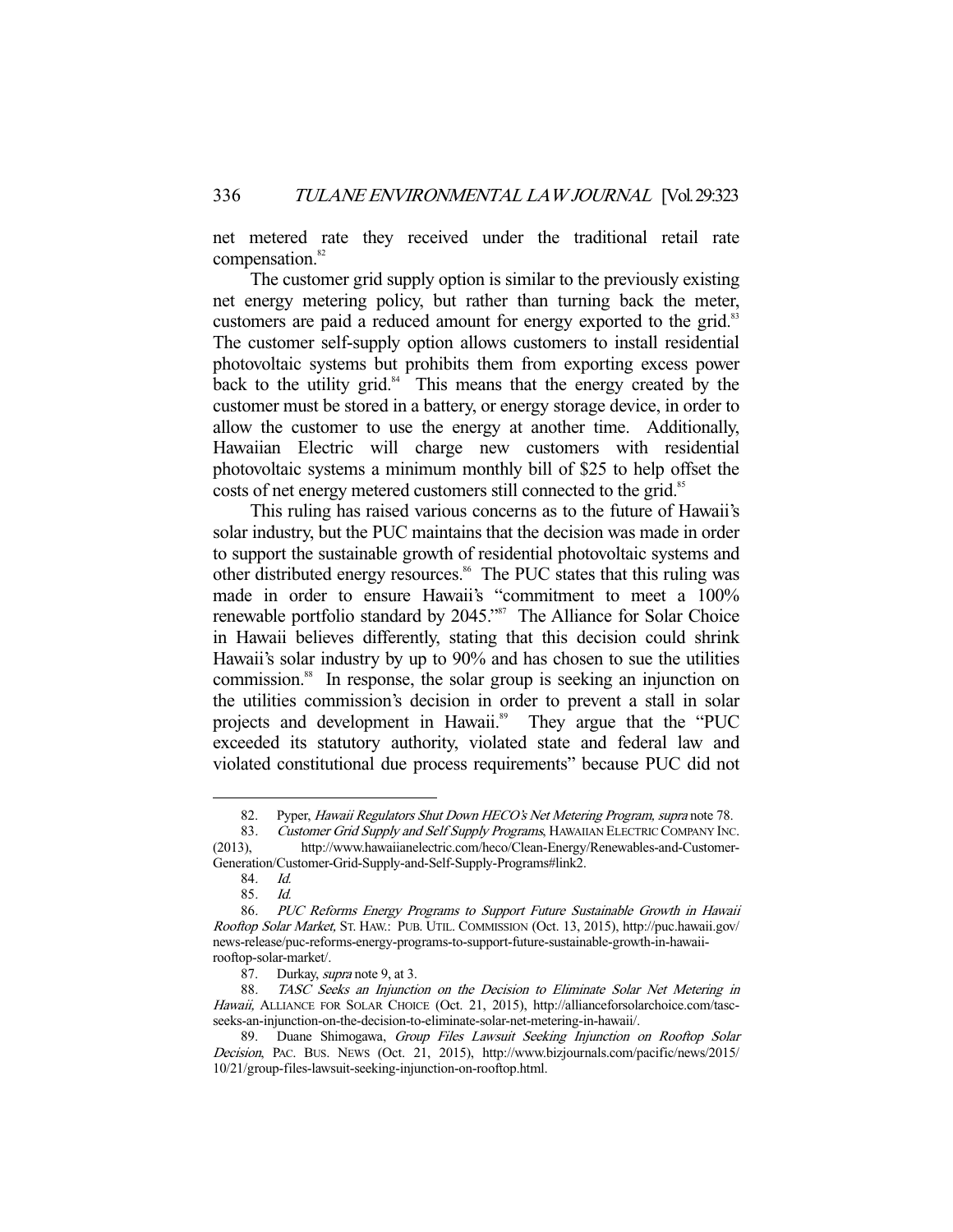conduct a required cost-benefit analysis but rather relied on information provided by utility companies in reaching its decision.<sup>90</sup> Additionally, PUC did not hold a public hearing or give any opposing parties the right to challenge the information that PUC used when making its decision.<sup>91</sup> Though the PUC ruling will affect net energy metering, there is still a future for the solar market in Hawaii as many have speculated that the PUC decision may lead to an explosion in battery development<sup>92</sup> or an increased focus on demand flexibility.<sup>93</sup>

#### D. Massachusetts

 In 2014 Massachusetts was ranked fourth in the United States, in terms of megawatts, for solar electricity capacity installed in the state.<sup>94</sup> Massachusetts is one of the few states that has authorized virtual net metering and what is known as neighborhood net metering facilities. This allows "facilities . . . owned by a group (or [that] serve the energy needs of) of a group of ten or more residential customers in a single neighborhood and served by a single utility" to benefit from virtual net energy metering.<sup>95</sup> Virtual net metering is a method that allows for the distribution of the economic benefits derived from a shared solar energy system to multiple electric accounts.<sup>96</sup> This provides customers, who would not normally be able to benefit from net metering, a way to join and benefit from net energy metering. Additionally, Massachusetts has another way for customers to benefit from virtual net metering, which allows net energy metering systems to earmark surplus solar energy

<sup>90.</sup> *Id.*<br>91. *Id.* 

<sup>91.</sup> 

<sup>92.</sup> Herman Trabish, Primer: The Now and Future Impacts of Energy Storage, UTIL. DIVE (Oct. 20, 2015), http://www.utilitydive.com/news/primer-the-now-and-future-impacts-ofenergy-storage/407099/.

<sup>93</sup> Peter Bronski et. al., The Economics of Demand Flexibility: How "Flexiwatts" Create Quantifiable Value for Customers and the Grid, ROCKY MOUNTAIN INST. 1, 11 (Aug.2015), http://www.rmi.org/Knowledge-Center/Library/RMI-TheEconomicsofDemandFlexibilityFull Report.

<sup>94.</sup> Jeremy Shulkin, Net Metering Cap Slows Solar Installation for Central Mass. Utility, TELEGRAM (Oct. 18, 2015), http://www.telegram.com/article/20151018/NEWS/151019335.

<sup>95</sup>. Net Metering, Distributed Generation and Interconnection in Massachusetts, MASS. DEP'T ENERGY RESOURCES (Jan. 27, 2016), https://sites.google.com/site/massdgic/home/netmetering.<br>96.

Coughlin et al., supra note 43.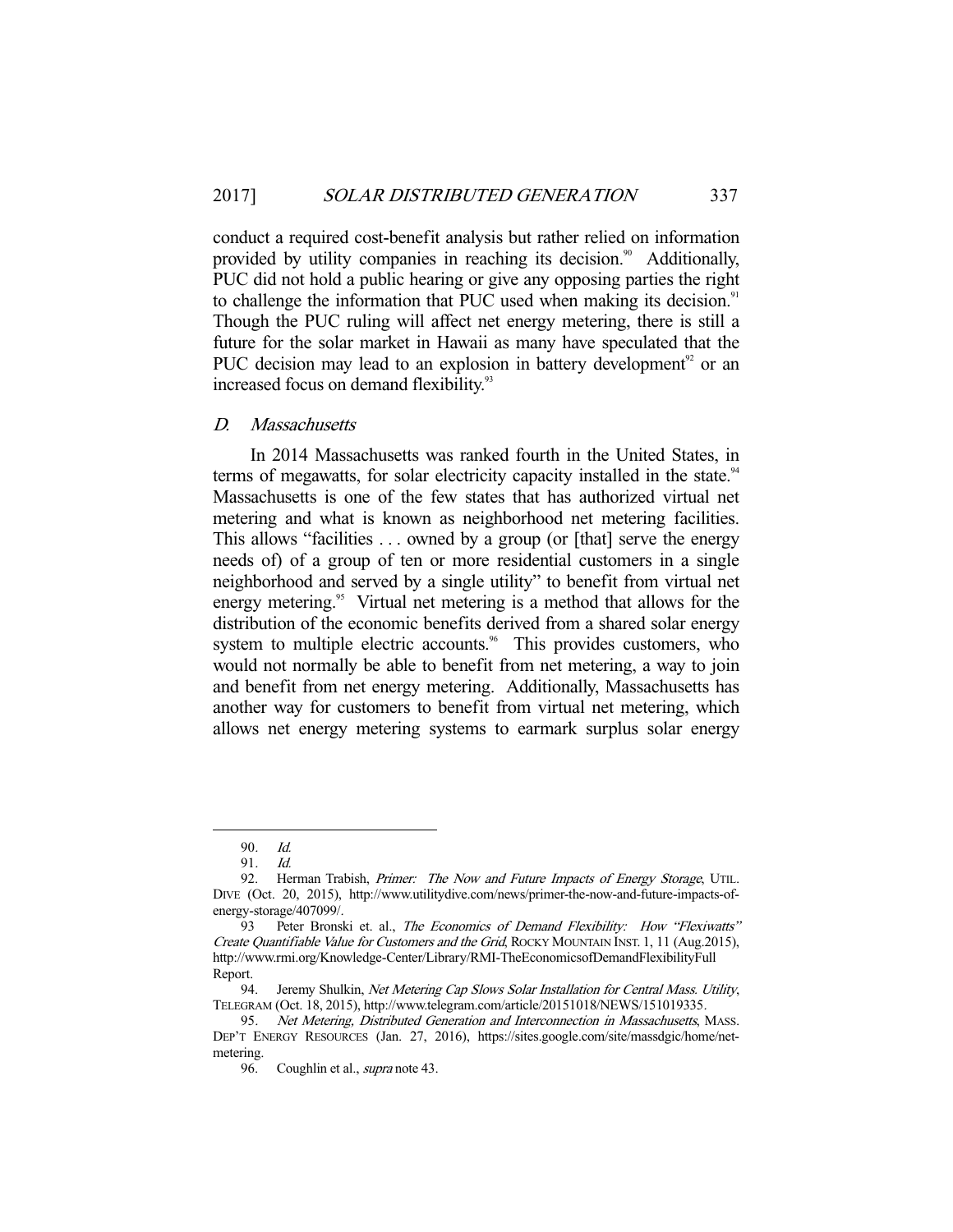every month to other customers within the utility companies service area.<sup>97</sup>

 Massachusetts is also one of many states in the United States with a net energy metering cap for public and private net energy metering facilities. A net energy metering cap is essentially a limit placed on utility companies that determines the megawatts of solar energy that can be net metered.<sup>98</sup> This means that the higher the cap, the more distributed generation, particularly solar energy, utility companies can buy and thus the higher the compensation rate.<sup>99</sup> The current debate is centered on whether or not to raise the net metering cap, and with the governor setting goals of producing "1,600 megawatts of solar energy by 2020," there is a lot of tension.<sup>100</sup> In November 2015, the House and Senate were not able to agree on a bill dealing with the net energy metering cap, which is the second time the legislation failed to update its net energy metering policies in  $2014$ <sup>101</sup> Thus the Massachusetts legislature Thus the Massachusetts legislature adjourned with no change to the 4% cap for private net energy metering and 5% cap for public net energy metering.<sup>102</sup> Massachusetts has been a leader in solar energy, but the 4% cap threatens this leadership, thousands of solar jobs, and the future of solar projects in the state.<sup>103</sup> Sean Gallagher, vice president of state affairs for Solar Energy Industries Association, responded to the failure to raise the cap by saying that delays in raising the cap is "bad for business, bad for the environment and bad for citizens across the Commonwealth."104

<sup>97.</sup> Virtual Net Metering, GLOBAL CCS INST., http://hub.globalccsinstitute.com/ publications/guide-community-shared-solar-utility-private-and-nonprofit-project-development/ virtual-net-metering (last visited Jan. 2016).

<sup>98.</sup> David Brooks, Net Metering Cap Increase Passes N.H. Senate Committee, CONCORD MONITOR (Jan. 20, 2016), http://www.concordmonitor.com/home/20637343-95/net-meteringcap-increase-passes-nh-senate-committee.

<sup>99.</sup> Shulkin, *supra* note 94.

 $100.$  *Id.* 

<sup>101.</sup> Christian Roselund, Massachusetts Fails to Lift Net Metering Caps, PV MAG. (Nov. 19, 2015), http://www.pv-magazine.com/news/details/beitrag/massachussets-fails-to-lift-netmetering-caps\_100022056/#axzz3yTmoleWG.

<sup>102</sup>. Id.

<sup>103.</sup> Sean Gallagher, Solar Industry Urges Massachusetts to Lift the Net Energy Metering Cap, ALT ENERGY MAG. (Jan. 22, 2016), http://www.altenergymag.com/news/2016/01/21/solarindustry-urges-massachusetts-to-lift-the-net-energy-metering-cap/22647/.

<sup>104</sup>. Id.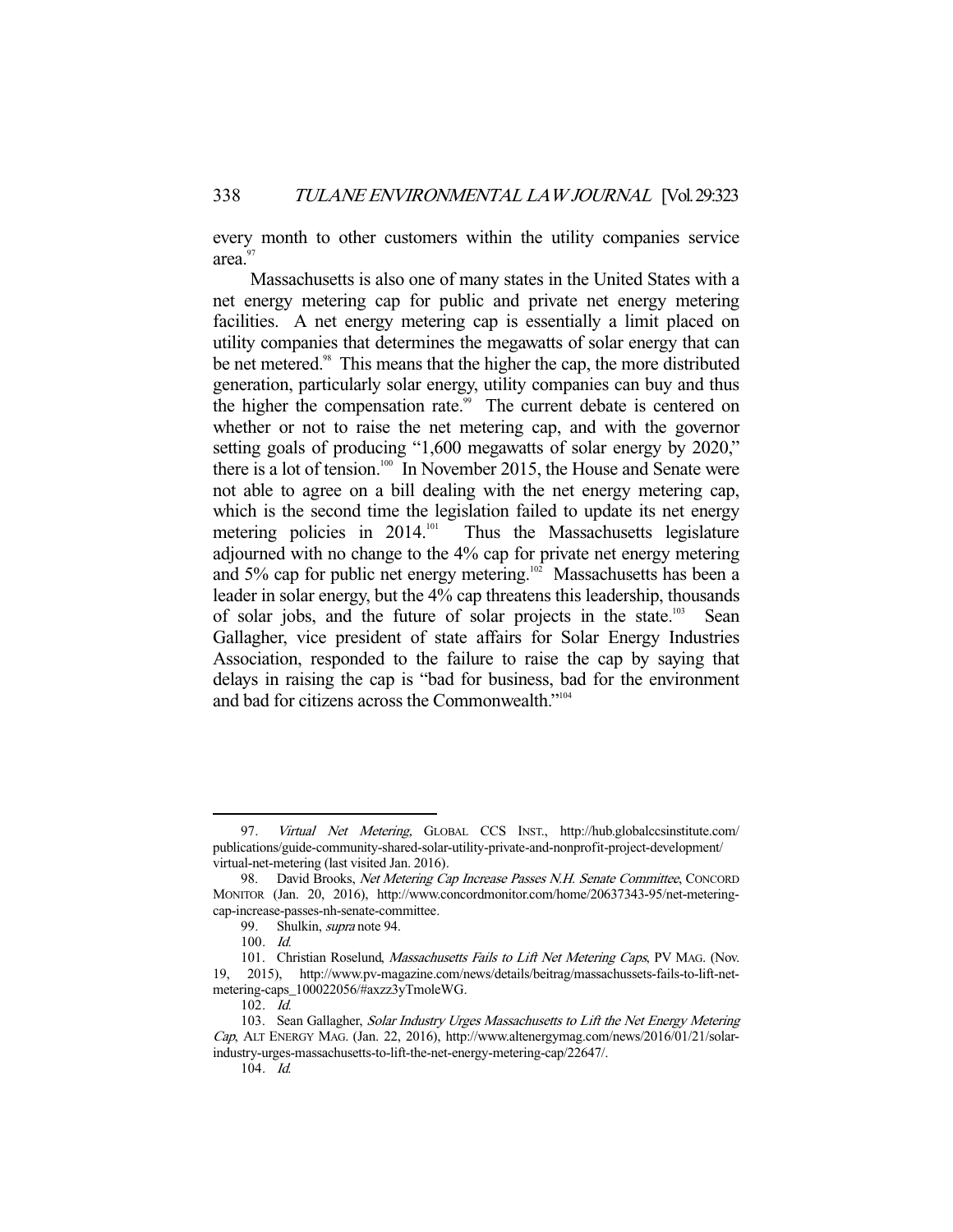#### IV. IS STATE AUTHORITY THE BEST FOR SOLAR DISTRIBUTED GENERATION?

 It can be said that in the United States, through the absence of contemporary federal legislation on net energy metering, states are allowed to experiment with the rise of customer demand for distributed generation. This argument has been criticized by MIT researchers who believe that the numerous and variable subsidies and policies from the federal, state, and local government are simply creating "an extremely inefficient policy regime," which is not fully capitalizing on the value of solar electricity.<sup>105</sup> The decisions in *MidAmerican Energy Co.* and Sun Edison LLC. ensured that net energy metering remained under state authority, rather than federal authority, by not characterizing net energy metering as the sale of energy.<sup>106</sup> Without a set of federal guidelines, states have been changing their net energy metering policies in ways that limit the potential of solar distributed generation and its benefits to the United States. It is also interesting to note that by stating that net energy metering is not the sale of energy, the FERC has retained the view of the grid as one dominated by utility monopolies rather than the realistic view.107 The discrepancies between state's net energy metering policies has raised the question as to whether net energy metering should be left to state jurisdiction or whether the FERC should step in and address many of the issues several states are struggling to address. The inconsistencies in state policies can be managed by having the FERC create a solid legal foundation for states to follow. In doing so the FERC must rely on accurate information and research, not solely the information provided by various utility companies who are experiencing financial downturns as a result of net energy metering. If the FERC were to determine the proper rate of compensation, based on information that presented both the costs and benefits of net energy metering and the benefits to the electric grid as a result of the decrease in wear and tear resulting from a decrease in use, then that would become the filed federal rate. Under the filed rate doctrine, which is derived from the Commerce and Supremacy Clause of the Constitution, the rate would become the legal rate and could not be challenged.<sup>108</sup>

<sup>105.</sup> The Future of Solar Energy: An Interdisciplinary Study, supra note 4, at 241.

<sup>106.</sup> See Ferrey, Virtual Nets and Law, supra note 17.

 <sup>107.</sup> Promoting Wholesale Competition Through Open Access Non-Discriminatory Transmission Servs. by Public Utilities, 75 F.E.R.C. ¶ 61,080, at p. 4 (1996).

<sup>108</sup>. People of Cal. ex rel Lockyer v. Dynegy, 375 F.3d 831, 853 (9th Cir. 2004).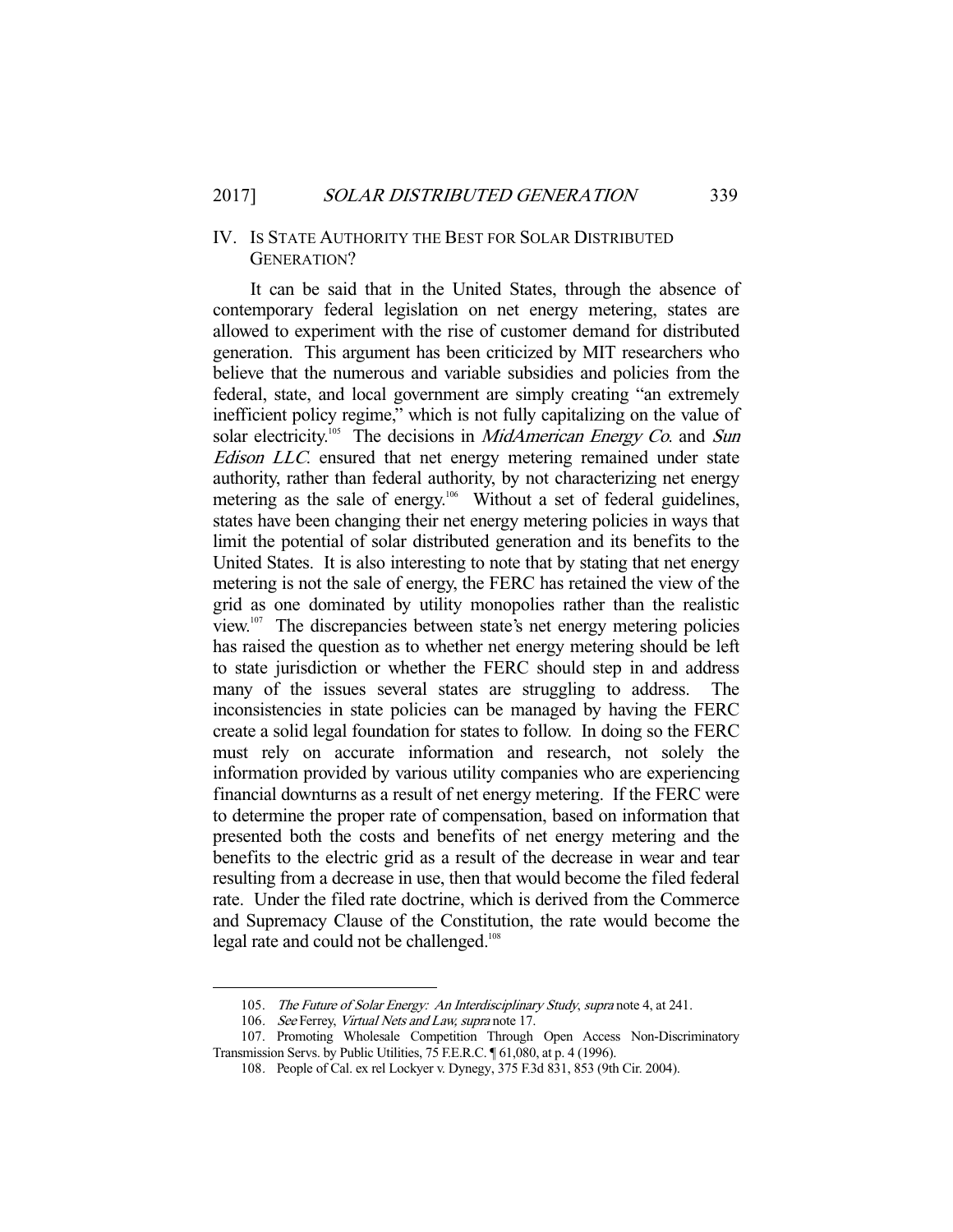One of the biggest discrepancies among the net energy metering policies analyzed above is the compensation rate for solar distributed generation, but this could easily be regulated with involvement by the FERC. Utility companies were originally regulated monopolies, but the influx of solar distributed generation is forcing a change in the infrastructure and governance of the utility infrastructure.<sup>109</sup> Though the federal government's vision for the grid is no longer a "monopolyregulated regime" but rather a grid with fair competition,<sup>110</sup> the electricity grid's rate structure is still based on the antiquated idea of power transmission and generation. Rate designs must ensure that utility companies are compensated to cover their costs, but at the same time, those costs must be "distributed among customers equitably, so a customer's electricity bill is representative of the value of the services provided to, and by, that customer."<sup>111</sup> In 2013 the U.S. Department of Energy's National Renewable Energy Laboratory and Lawrence Berkeley National Laboratory found that around \$2.2 billion of benefits "in the form of low future climate change damages" were derived from reductions in greenhouse gas emissions and \$5.2 billion of global health and environmental benefits from reduction in air pollution.<sup>112</sup> This information provides economic data as to the benefits of policies such as net energy metering and supports the idea that compensation rates must take these benefits into account alongside the costs incurred to utility companies.

MidAmerican Energy Co. and Sun Edison LLC. held that net energy metering was not the wholesale sale of energy, but as the landscape of net energy metering has changed with a dramatic surge in customers with residential photovoltaic systems, the FERC may need to reconsider their previous decisions. With states changing their net energy metering policies, various suits have been filed such as the lawsuit against NV Energy in Nevada and the injunction in Hawaii against the Hawaii Public Utilities Commission. Nevada and Hawaii are

<sup>109.</sup> Elisabeth Graffy and Steven Kihm, *Does Disruptive Competition Mean a Death* Spiral for Electrical Utilities?, 35 ENERGY L.J., no.1, 1, 12 (2014).

<sup>110.</sup> The Future of Solar Energy: An Interdisciplinary Study, supra note 4, at 2.

<sup>111</sup>. Net Energy Metering, Zero Net Energy and The Distributed Energy Resource Future: Adapting For The 21st Century, ROCKY MOUNTAIN INST. 1, 43 (March 2012), http://www.rmi.org/ Content/Files/RMI\_PGE\_NEM\_ZNE\_DER\_Adapting\_Utility\_Business\_Models\_for\_the\_21st\_ \_Century.pdf.pdf.

 <sup>112.</sup> Ryan Wiser et al., A Retrospective Analysis of the Benefits and Impacts of U.S. Renewable Portfolio Standards, ELECTRICITY MKTS. & POL'Y GROUP 1, 13 and 24 (Jan. 2016), https://emp.lbl.gov/sites/all/files/lbnl-1003961.pdf.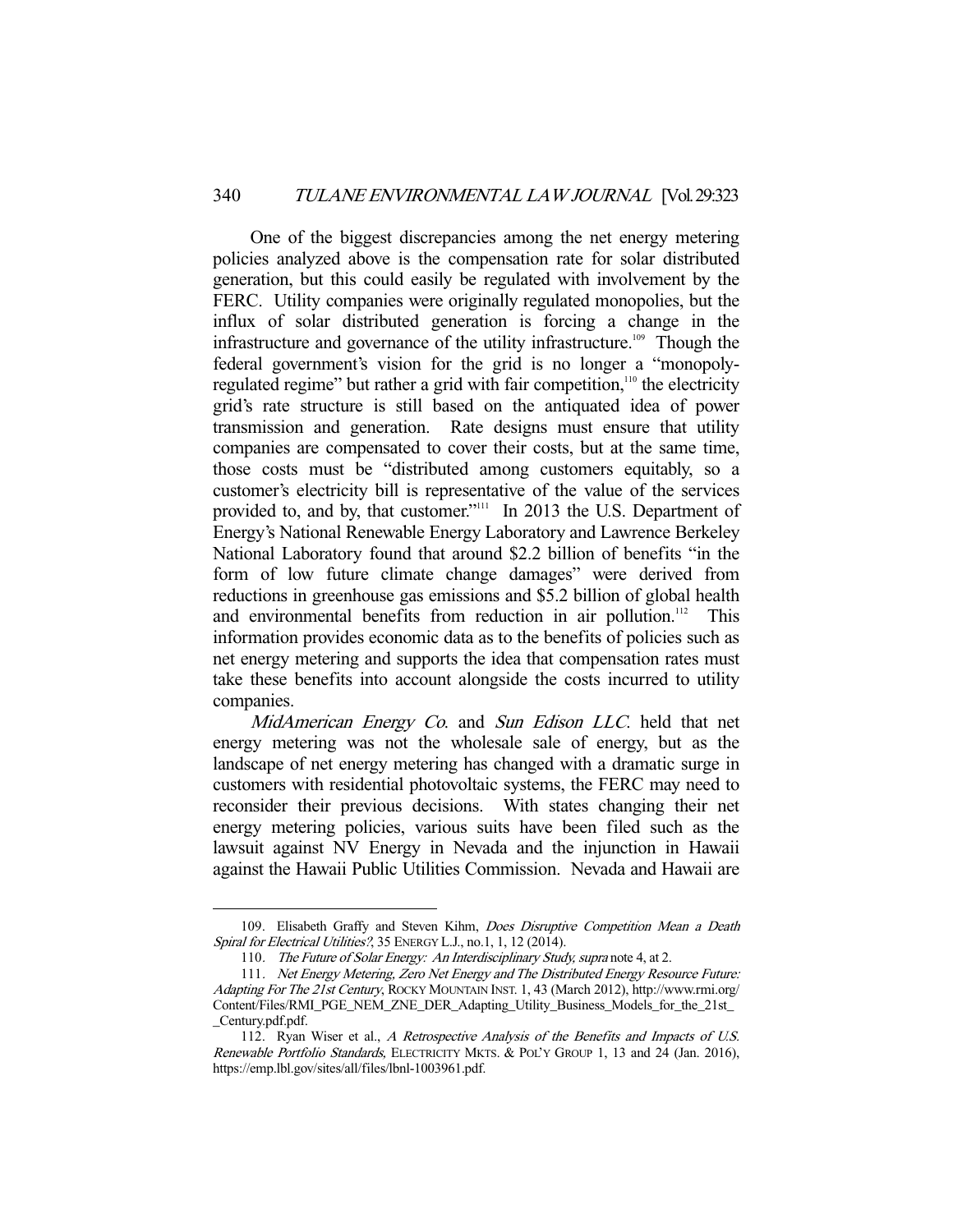also two states that have hindered the installation of residential photovoltaic systems due to the decrease in compensation to their customers from the retail rate to wholesale rate. These states should be following policies such as those in California regarding compensation rates, which preserve the retail payments and incentivizes solar distributed generation.<sup>113</sup> Congress enacted PURPA as a way to ensure a diversification of energy sources in the United States and avoid the utility companies from discouraging distributed generation by lowering retail rates.<sup>114</sup> The situation we face now is the same one, utility companies are lobbying states to reduce compensation rates from retail to wholesale, and in the process, discouraging the installment of residential photovoltaic systems.

## V. THE FUTURE OF SOLAR DISTRIBUTED GENERATION IN THE UNITED STATES WITHOUT FERC GUIDELINES

 Without involvement from the FERC, many states will succumb to pressures from utility companies and limit the benefit from net energy metering and solar distributed generation for their residents. With such dramatic changes to net energy metering policies occurring in various states across the United States, customers with residential photovoltaic systems are trying to figure out what the future looks like in terms of their solar distributed generation. Researchers and advocates have proposed an increase in demand flexibility, a shift to utility-scale photovoltaic systems, a spread in energy storage, and, in extreme cases, grid defection.

# A. A Shift Away from Residential Photovoltaic Systems

 In the MIT study, the researchers stated that they believe netmetering is not the best economical solution, and they propose a system in which charges reflect the customer's contribution to the utilities'

 <sup>113</sup>. See Order Instituting Rulemaking to Develop a Successor to Existing Net Energy Metering Tariffs Pursuant to Public Utilities Code Section 2827.1, and to address Other Issues Related to Net Energy Metering. July 2014.

<sup>114.</sup> Public Utility Regulatory Policy Act (PURPA), UNION CONCERNED SCIENTISTS, http://www.ucsusa.org/clean\_energy/smart-energy-solutions/strengthen-policy/public-utilityregulatory.html#.V35mJpMrLq0 (last visited Jan. 2016); Carolyn Elefant, Reviving PURPA's

Purpose: The Limits of Existing State Avoided Cost Ratemaking Methodologies in Supporting Alternative Energy Development and a Proposed Path for Reform, SOUTHERN ALLIANCE FOR CLEAN ENERGY (SACE), http://www.recycled-energy.com/images/uploads/Reviving-PURPA.pdf (last visited Jan. 2016).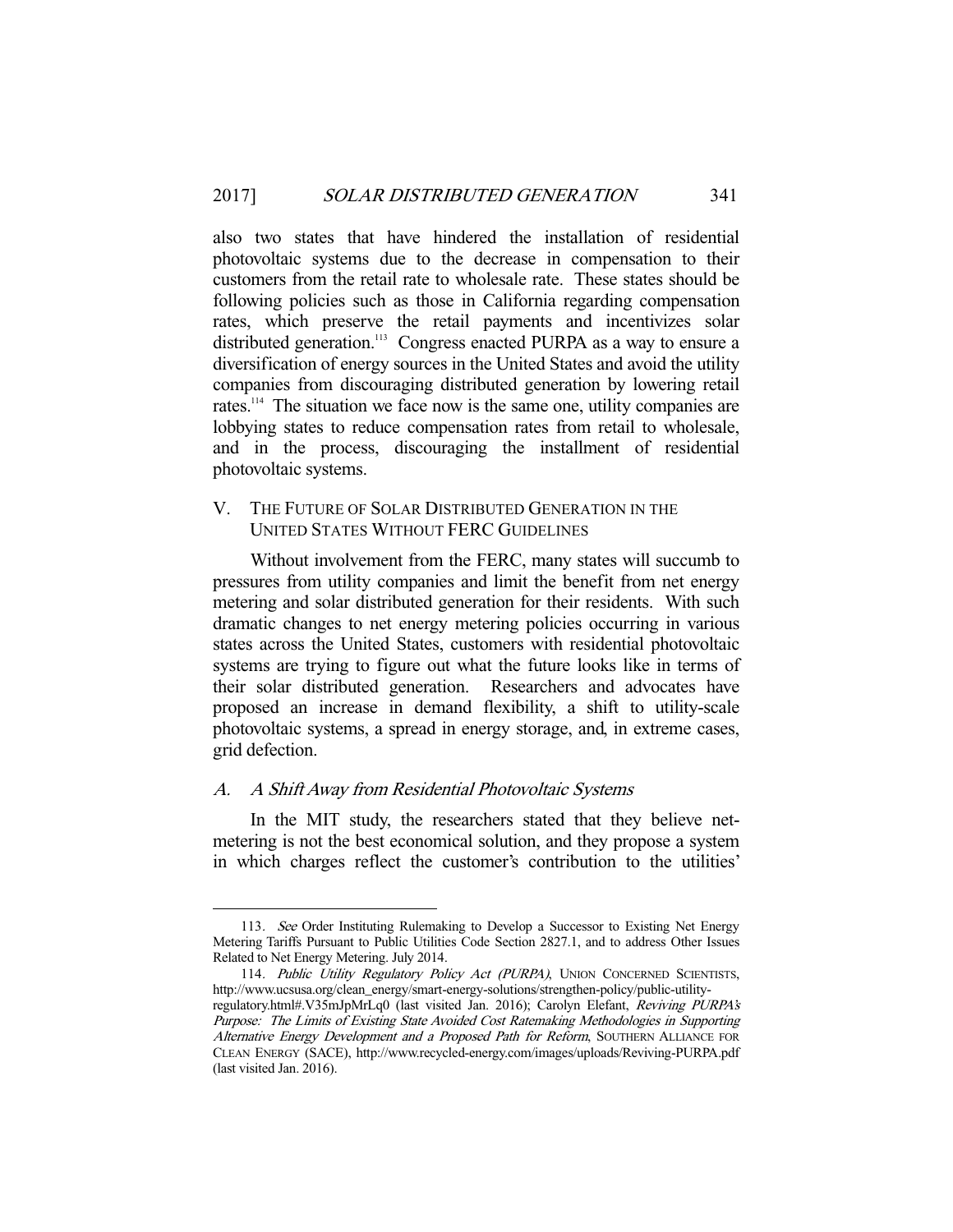distribution costs, rather than their consumption.<sup>115</sup> Unfortunately, their study realizes that there is no clear path to implementing their system, and they focus on the fact that in order to increase solar generation, policies must shift their focus from residential photovoltaic systems towards utility-scale photovoltaic systems and the implementation of national policies.<sup>116</sup> The researchers state that the current mix of local, state, and federal policies are "needlessly inefficient," and that national policies that reward generation of clean energy should be implemented.<sup>117</sup> Additionally, they suggest moving away from policies focused on residential photovoltaic systems due to the extremely high cost and less energy production compared to utility-scale photovoltaic generation.<sup>118</sup>

#### B. The Rise of Demand Flexibility

 As a result of the changes in net energy metering policies, the idea of demand flexibility has gained traction as a way to help customers who have been negatively impacted by these changes in policies save money. Demand flexibility can help address the issue of increased grid costs, with one study finding that the implementation of demand flexibility can help avoid \$13 billion per year in grid costs.<sup>119</sup> Additionally, demand flexibility will allow solar owners to use 90% of their own onsite solar generation and results in 80% of the savings that the old net energy metering arrangement offered.<sup>120</sup> Demand flexibility uses "communication and control technology to shift electricity use across hours of the day while delivering end-use services at the same or better quality but lower cost."<sup>121</sup> The demand flexibility technology required to access savings is easy and simple for customers to install, and they include smart appliances such as thermostats, electric vehicle chargers, and electric dryers. These technologies provide consumers with a flexibility in their demand, allowing them to shift the watts of demand throughout the day. The result is what is known as flexiwatts, which are simply the watts of energy demand that can be shifted across the day,

 <sup>115</sup>. The Future of Solar Energy: An Interdisciplinary Study, supra note 4.

<sup>116.</sup> *Id.* at 223.

<sup>117.</sup> *Id.* at 224.

<sup>118.</sup> *Id.* at 225.

<sup>119.</sup> Bronski et. al., *supra* note 93.

<sup>120.</sup> Herman K. Trabish, The Day After: How Solar Can Thrive in the Post-Net Metering Era, UTILITY DIVE (Nov. 3, 2015), http://www.utilitydive.com/news/the-day-after-how-solar-canthrive-in-the-post-net-metering-era/408357/.

<sup>121</sup>. Bronski et. al., supra note 93, at 5.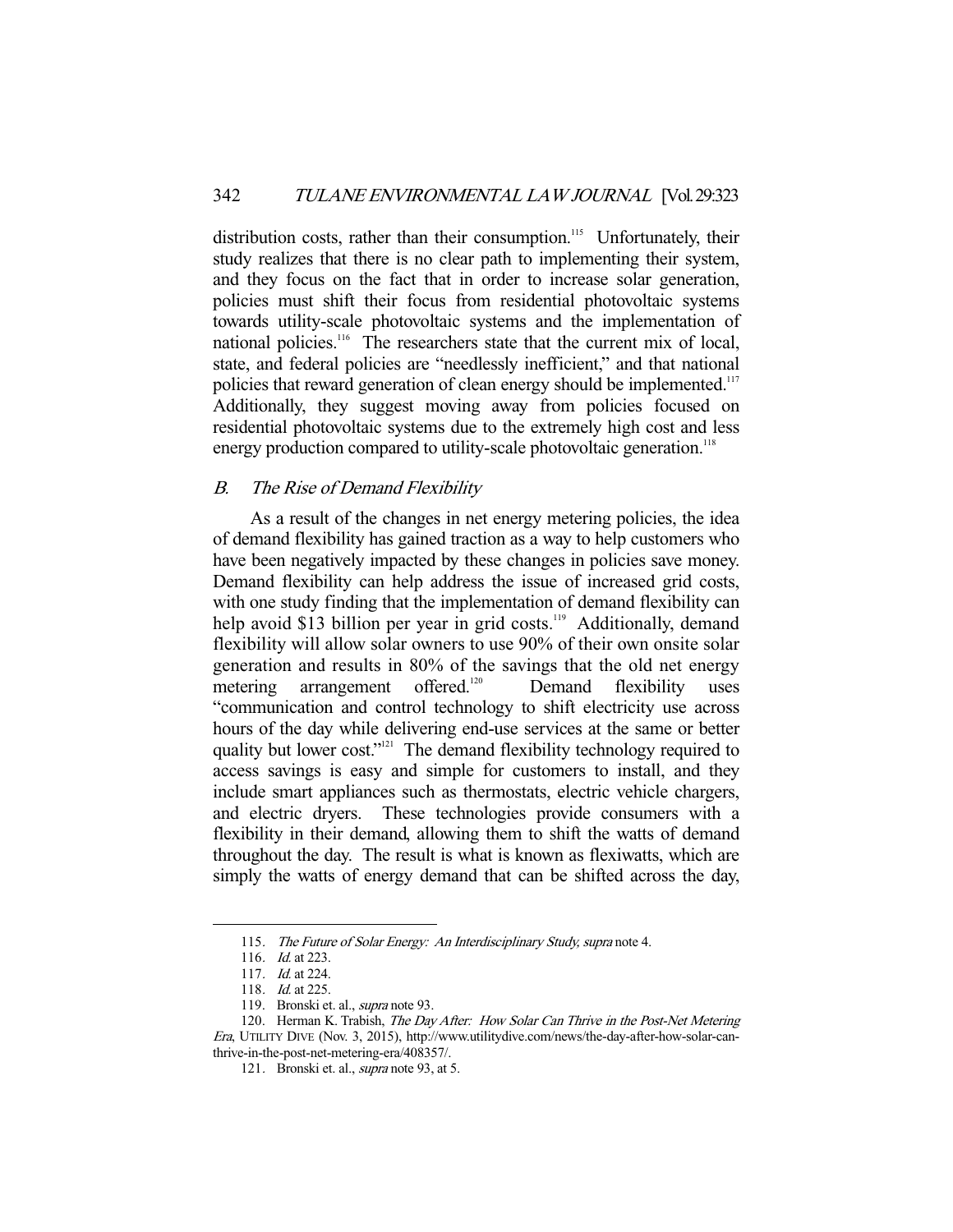from high price to low price times<sup>122</sup>. Flexiwatts result in reducing peak demand and increasing the consumption of solar photovoltaic energy produced on site.<sup>123</sup> Demand flexibility is not solely limited to consumers generating their own energy, as it also reduces costs for customers connected to the grid by creating real-time pricing.<sup>124</sup>

 Demand flexibility is not a novel concept, but with the reduction in price of control technologies, a surge in innovation and development of control technologies, and the changing net energy metering policies across the United States, demand flexibility has resurfaced as a solution to the debate surrounding distributed generation for both consumers and utility companies.

#### C. A Future Focused on Energy Storage

 Energy storage has begun to gain traction as many people are looking for behind-the-meter technologies, and energy storage is becoming more affordable. In fact, "according to a report by Navigant Research, worldwide revenue from distributed energy storage systems is expected to grow from \$452 million annually in 2014 to more than \$16.5 billion in 2024."<sup>125</sup> Solar energy installers have begun to team up with storage providers to offer smart energy storage systems to its customers. In 2015 SolarCity partnered with Tesla to incorporate Tesla's battery into its solar energy system and provide its customers with an affordable battery storage.<sup>126</sup> SolarCity states that the combination of solar power generation and battery storage will not only reduce the cost of expanding and maintaining the grid but will help support the grid and prevent service interruptions.<sup>12</sup>

#### D. The Decision to Defect from the Grid

 Grid defection, though a possibility as a result of the changes in net energy metering policies across the United States, would not be the ideal solution to creating a stronger and cleaner electrical system. Regardless,

 <sup>122</sup>. Id. at 6.

<sup>123</sup>. Id. at 9.

<sup>124.</sup> *Id.* at 18.

<sup>125.</sup> Revenue From Distributed Energy Storage Systems is Expected to Exceed \$16.5 Billion by 2024, NAVIGANT RES. (Jan. 12, 2015), https://www.navigantresearch.com/newsroom/ revenue-from-distributed-energy-storage-systems-is-expected-to-exceed-16-5-billion-by-2024.

 <sup>126.</sup> Molly Canales, SolarCity Introduces Affordable New Energy Storage Services Across U.S., SOLARCITY (April 30, 2015), http://www.solarcity.com/newsroom/press/solarcityintroduces-affordable-new-energy-storage-services-across-us.

<sup>127</sup>. Id.